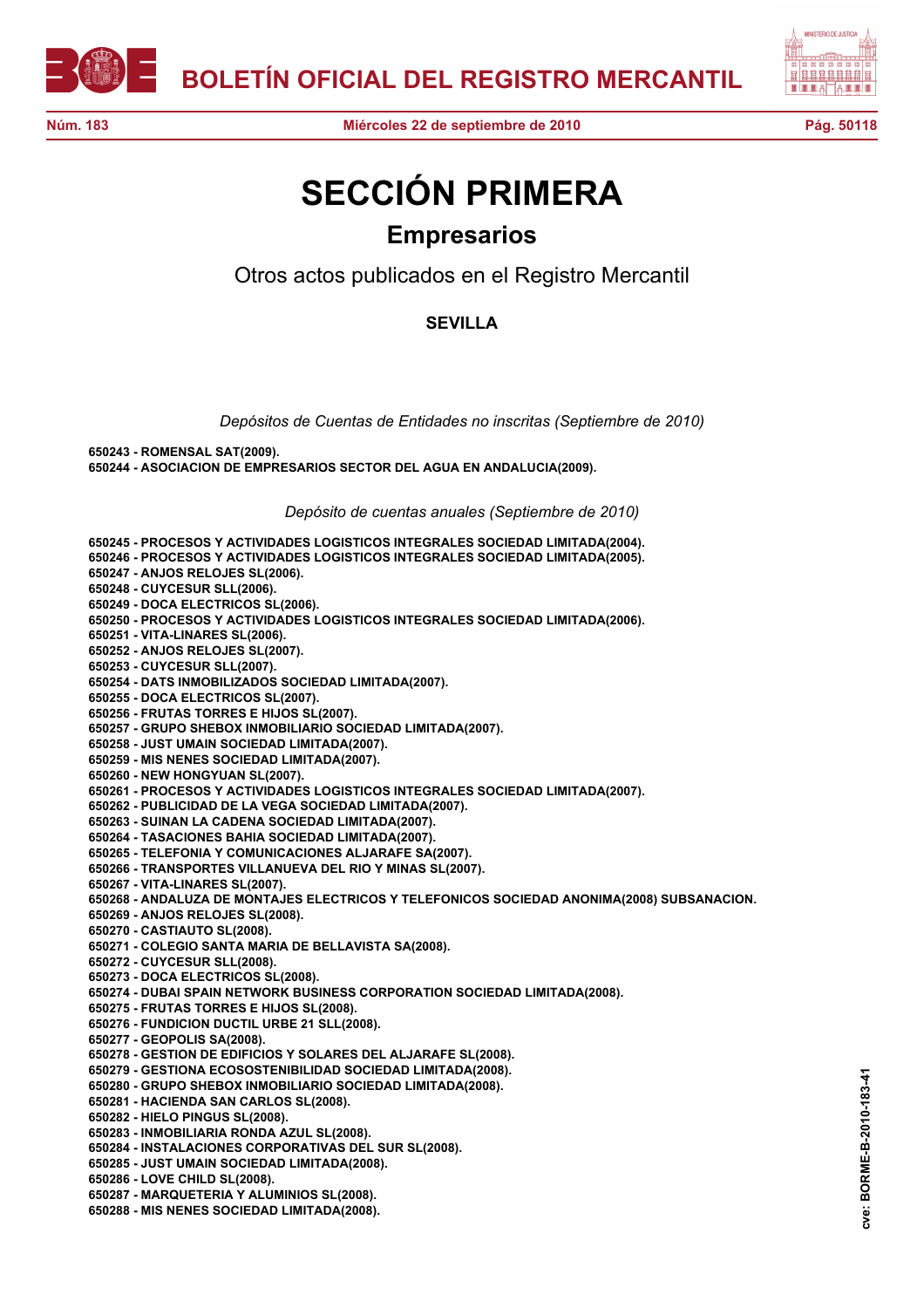**BOLETÍN OFICIAL DEL REGISTRO MERCANTIL**



**650289 - NEW HONGYUAN SL(2008).**

- **650290 NIMO GORDILLO AUTOMOVILES SA(2008).**
- **650291 PROCESOS Y ACTIVIDADES LOGISTICOS INTEGRALES SOCIEDAD LIMITADA(2008).**
- **650292 PROMOCIONES CIUDAD MOLARES SL(2008).**
- **650293 SILVA VALDES, AUDITORES Y CONSULTORES SLP(2008).**
- **650294 TELEFONIA Y COMUNICACIONES ALJARAFE SA(2008).**
- **650295 TRANSPORTES VILLANUEVA DEL RIO Y MINAS SL(2008).**
- **650296 VARYLLATA CONSTRUCCIONES SL(2008).**
- **650297 VENDING ROJAS ALVAREZ SOCIEDAD LIMITADA(2008).**
- **650298 VITA-LINARES SL(2008).**
- **650299 YEGUADA GOYASA SL(2008).**

*Depósito de cuentas anuales (Agosto de 2010)*

**650300 - ROMAN & BELMONTE SL(2009).**

## *Depósito de cuentas anuales (Septiembre de 2010)*

**650301 - ABOCOIM SOCIEDAD LIMITADA(2009).**

- **650302 ABREFACIL SL(2009).**
- **650303 ACECORSA SL(2009).**
- **650304 ACEITUNAS LORDA Y LORDA SL(2009).**
- **650305 ACSENTRA SL(2009).**
- **650306 ACTINOVA GESTION SOCIEDAD LIMITADA(2009).**
- **650307 ACUÑA MONROSIS SL(2009).**
- **650308 ADECUA ENERGY SYSTEMS SOCIEDAD LIMITADA(2009).**
- **650309 ADECUA GESTION Y CONTROL SOCIEDAD DE RESPONSABILIDAD LIMITADA(2009).**
- **650310 ADMINISTRACION DE COMUNIDADES Y CONSERVACION SOCIEDAD LIMITADA(2009).**
- **650311 AE LEONESA SOCIEDAD DE RESPONSABILIDAD LIMITADA(2009).**
- **650312 AEDIFICA ARQUITECTURA SL(2009).**
- **650313 AERONAUTIC CHEMICAL ANALYSIS AND TESTING GVT, SOCIEDAD LIMITADA(2009).**
- **650314 AFRIMESA SL(2009).**
- **650315 AGENCIA JOSE MARIA CARRILLO SL(2009).**
- **650316 AGORA SERVICIOS INMOBILIARIOS SL(2009).**
- **650317 AGRI-GEST INVERSIONES SL(2009).**
- **650318 AGRICOLA GANADERA CASTILBLANCO SL(2009).**
- **650319 AGRIPEYMA RINCONADA SLL(2009).**
- **650320 AGROARUNCI SL(2009).**
- **650321 AGROCEREALES LA CAMPIÑA SL(2009).**
- **650322 AGROGANADERA PEREZ RACERO SOCIEDAD LIMITADA(2009).**
- **650323 AGRORECAMBIOS SAN JOSE SL(2009).**
- **650324 AGRUPACION DE INVERSORES ANDALUCES SOCIEDAD LIMITADA(2009).**
- **650325 AHUZUL CONSULTING 2000 SOCIEDAD LIMITADA(2009).**
- **650326 ALBA INFORMATICA SISTEMAS DE CONTROL E IDENTIFICACION SL(2009).**
- **650327 ALBAJASOL SL(2009).**
- **650328 ALBAÑILERIA PACO TORRES SL(2009).**
- **650329 ALBASUR 2005 SL(2009).**
- **650330 ALBENU SA(2009).**
- **650331 ALCALA DISEÑA SL(2009).**
- **650332 ALCOSTA SUMINISTROS Y OBRAS SL(2009).**
- **650333 ALDEBARAN ENERGIA DEL GUADALQUIVIR EL CARPIO SL(2009).**
- **650334 ALEGRIA SPANISH LIFE & FOOD SOCIEDAD LIMITADA(2009).**
- **650335 ALEJO FERNANDEZ INMOBILIARIA SOCIEDAD LIMITADA(2009).**
- **650336 ALFONSO MORON E HIJOS SL(2009).**
- **650337 ALIA GESTION INTEGRAL DE SERVICIOS SOCIEDAD LIMITADA(2009).**
- **650338 ALIA WORLDWIDE SOCIEDAD LIMITADA(2009).**
- **650339 ALIANZA LLAVE UNION INMOBILIARIA SL(2009).**
- **650340 ALJASPORT SL(2009).**
- **650341 ALMACENES PEREZ CUADRADO SOCIEDAD LIMITADA(2009).**
- **650342 ALMINAR ARQUITECTURA E INGENIERIA SLP(2009).**
- **650343 ALMONEDA DEL REY SL(2009).**
- **650344 ALTAMIRAZGO SL(2009).**
- **650345 ALUFEMA SL(2009).**
- **650346 ALUGECO SL(2009).**

BORME-B-2010-183-41 **cve: BORME-B-2010-183-41** cve: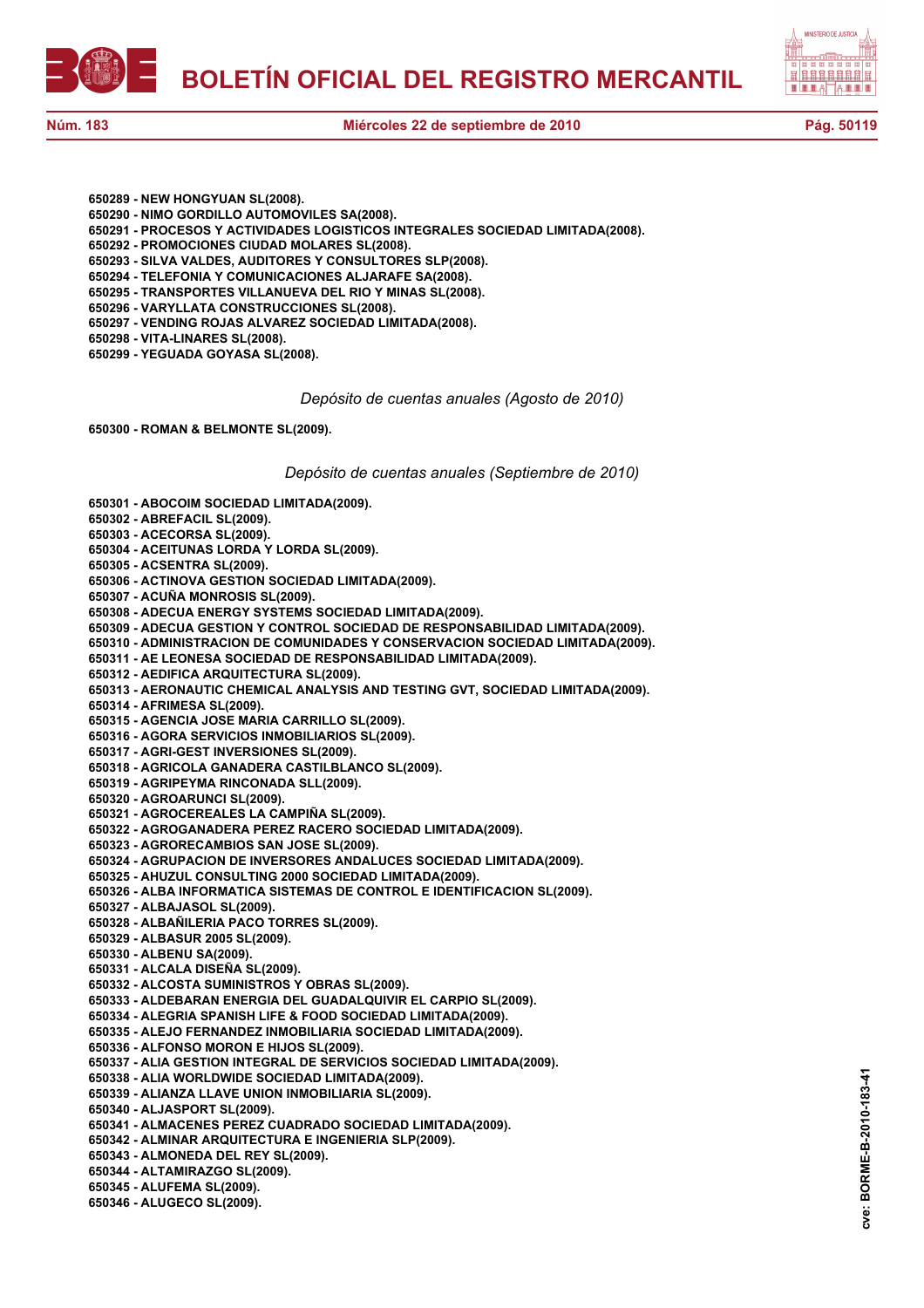



**650347 - ALUMIGAL SISTEMAS SL(2009). 650348 - ALUMIGAL 2 SL(2009). 650349 - ALUMINIOS DE INTERIORES SL(2009). 650350 - ALUMINIOS SAN PABLO SL(2009). 650351 - ALVAREZ-BEIGBEDER EDITORES Y CONSULTORES, SL(2009). 650352 - AMACO REALS SL(2009). 650353 - AMPERIALAD, SOCIEDAD LIMITADA(2009). 650354 - AMPERSAND INICIATIVES SOCIEDAD LIMITADA(2009). 650355 - ANAMEST SL(2009). 650356 - ANCOGEN 2002 SL(2009). 650357 - ANDALUCIA DIGITAL MUSIC SL(2009). 650358 - ANDALUZA DE OBRAS Y MINERIA SA(2009). 650359 - ANDALUZA DE PROMOCIONES Y EDIFICACIONES CAPITOL SL(2009). 650360 - ANDALUZA VIARIA Y MEDIOAMBIENTAL SA(2009). 650361 - ANDAMIOS LA ALGABA SL(2009). 650362 - ANDECO CAPITAL SL(2009). 650363 - ANGEL GONZALEZ SAMANIEGO SL(2009). 650364 - ANTAKIRA CONSULTING SOCIEDAD LIMITADA(2009). 650365 - ANTONIO CASTELLANO SA(2009). 650366 - ANTONIO DIAZ CHIA SL(2009). 650367 - ANTONIO GUERRERO SANCHEZ SOCIEDAD LIMITADA(2009). 650368 - ANTONIO MORILLA SANCHEZ SL(2009). 650369 - ANTONIO PEÑA CRUZ SL(2009). 650370 - APARCAMIENTOS NERVION SA(2009). 650371 - APARTAMENTOS FARIÑAS 11 SOCIEDAD LIMITADA(2009). 650372 - APARTAMENTOS SIERRA MORENA SEVILLANA SL(2009). 650373 - APLICACIONES CIENTIFICO-TECNICAS EN MEDICINA DEL DEPORTE SOCIEDAD LIMITADA(2009). 650374 - APLICACIONES DE PINTURAS Y REVESTIMIENTOS ANDALUCIA SL(2009). 650375 - APLICACIONES Y RECURSOS ENERGETICOS SL(2009). 650376 - APORTA COMUNICACION, SOCIEDAD LIMITADA(2009). 650377 - APUNTO AUDIOVISUAL SOCIEDAD DE RESPONSABILIDAD LIMITADA LABORAL(2009). 650378 - ARBOIRES SOCIEDAD LIMITADA(2009). 650379 - ARBOLEDA DE MURILLO SL(2009). 650380 - ARCO IRIS LA PLATA SL(2009). 650381 - ARINZA COMMERCE SOCIEDAD LIMITADA(2009). 650382 - ARJONA GRUPO ASEGURADOR EUROPEO SL(2009). 650383 - ARMONIUM OBRAS Y GESTIONES S L(2009). 650384 - AROAL SL(2009). 650385 - ARQ VIBA SL(2009). 650386 - ARQUERMO SL(2009). 650387 - ARRENDAMIENTOS INTEGRALES DE MAQUINARIA PARA LA CONSTRUCCION SL(2009). 650388 - ARRIMAC SERVICIOS TECNICOS SOCIEDAD LIMITADA(2009). 650389 - ARTEAGA TORO SAYAGO INVERSIONES SOCIEDAD LIMITADA(2009). 650390 - ARTEFORJA Y FUNDICION SL(2009). 650391 - ARTES GRAFICAS GANDOLFO SA(2009). 650392 - ARTICULOS SANITARIOS SL(2009). 650393 - ARUAL SIGLO 21 SL(2009). 650394 - ARXARA SL(2009). 650395 - ASCENSORES HISPALIS SL(2009). 650396 - ASEDO SUR SL(2009). 650397 - ASESORIA DORADO SOCIEDAD LIMITADA(2009). 650398 - ASESORIA ESCRIBANO NAVARRETE SL(2009). 650399 - ASESORIA ISIDORO CARRILLO SL(2009). 650400 - ASISTENCIA TECNICA CUBIERTAS AUTOPORTANTES SOCIEDAD LIMITADA(2009). 650401 - ASPA DE SEVILLA SL(2009). 650402 - ATARAXIA CENTRO INTEGRAL SOCIEDAD LIMITADA(2009). 650403 - ATIEMPO MENSAJEROS SL(2009). 650404 - ATITA GUADAIRA SL(2009). 650405 - AUGUSPAN SL(2009). 650406 - AUREA SUR RINCONADA SL(2009). 650407 - AUSACE SL(2009). 650408 - AUTOCARES AMUEDO SL(2009). 650409 - AUTOCARES BARRERO SOCIEDAD LIMITADA(2009). 650410 - AUTOESCUELA CRISTO MESA SOCIEDAD LIMITADA(2009). 650411 - AUTOMATICOS DALI SL(2009). 650412 - AUTOMECANICA ESTEVEZ SL(2009).**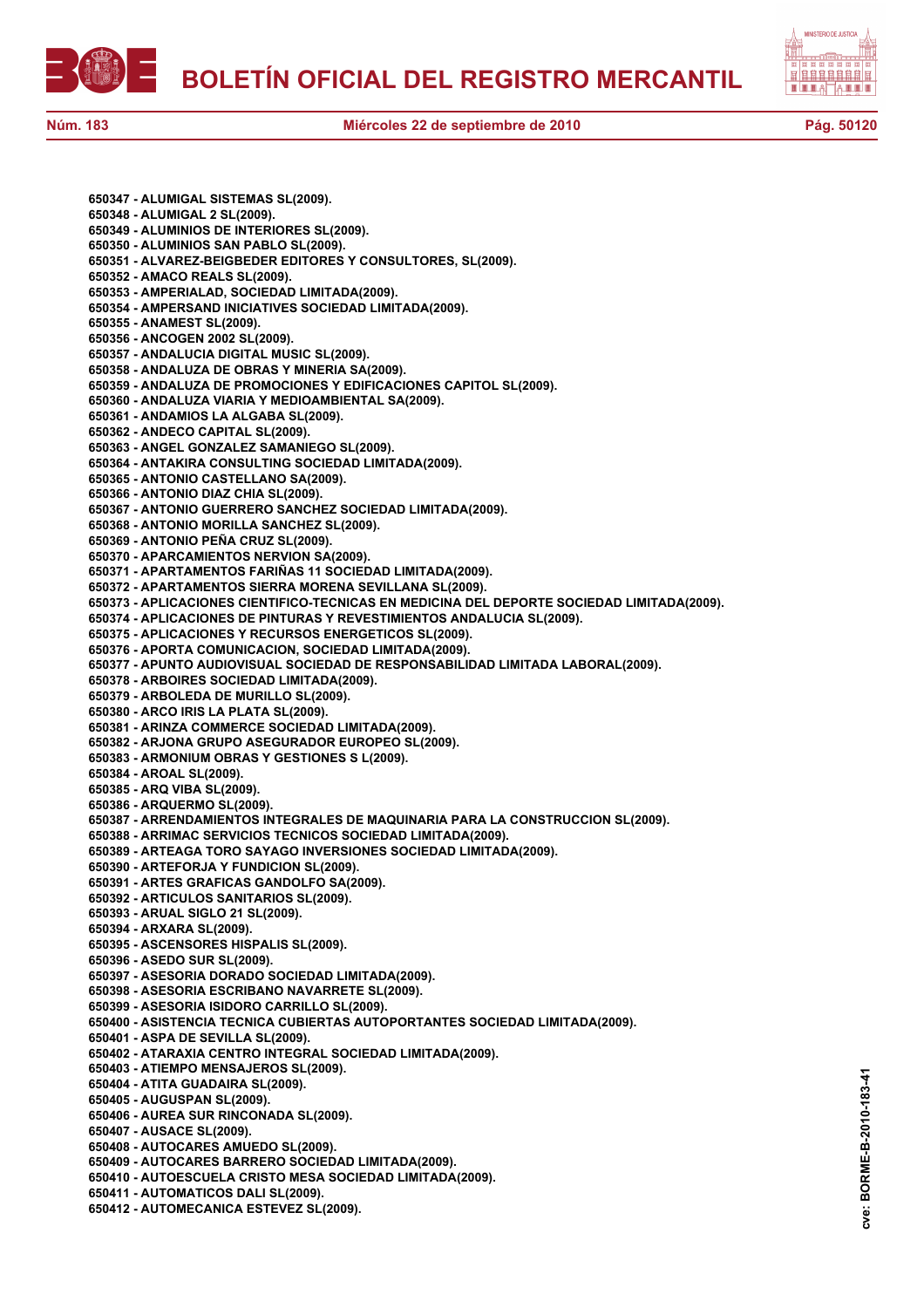



**650413 - AUTON SL(2009). 650414 - AUTOSERVICIO CALDERON ALMAGRO SL(2009). 650415 - AUTOSERVICIO DE OPORTUNIDADES SL(2009). 650416 - AUTOTRACTOR PILAS SL(2009). 650417 - AUXILIAR DE SERVICIOS SIERRA NORTE SL(2009). 650418 - AVANCE VERTICAL SL(2009). 650419 - AZUCREN SL(2009). 650420 - AZUL ROBAES COCINAS SL(2009). 650421 - A2J MANTENIMIENTOS INTEGRALES SL(2009). 650422 - BAEZ CAR SL(2009). 650423 - BAR MIGUEZ ALCALA SL(2009). 650424 - BARCIELA INVERSIONES SOCIEDAD LIMITADA(2009). 650425 - BARROCO Y SARTEN SL(2009). 650426 - BASE DE COSTES DE LA CONSTRUCCION DE ANDALUCIA SL(2009). 650427 - BASPOLSERGUE SL(2009). 650428 - BEAUTYLASER SL(2009). 650429 - BELTA-2 SL(2009). 650430 - BENDALA Y ASOCIADOS SL(2009). 650431 - BENEGASSI SL(2009). 650432 - BENITEZ FUENTES JUAN CARLOS 000676572A SLNE(2009). 650433 - BERCOCINA SL(2009). 650434 - BESIKA PRODUCCIONES SOCIEDAD LIMITADA(2009). 650435 - BINGOS ANDALUCES SA(2009). 650436 - BLANCO AGROFORESTAL LA RIBERA SOCIEDAD LIMITADA(2009). 650437 - BOBI PUBLICIDAD SL(2009). 650438 - BOCETA LASARTE SL(2009). 650439 - BOMANITE IBERICA, SOCIEDAD LIMITADA(2009). 650440 - BOMBEOS ABAD SL(2009). 650441 - BOYME SERVICIOS INMOBILIARIOS SL(2009). 650442 - BREESAAP BEGONIA SOCIEDAD LIMITADA(2009). 650443 - BREESAAP CALA SOCIEDAD LIMITADA(2009). 650444 - BREESAAP CAMELIA SOCIEDAD LIMITADA(2009). 650445 - BREESAAP GARDENIA SOCIEDAD LIMITADA(2009). 650446 - BREESAAP GREEN LINK SOCIEDAD LIMITADA(2009). 650447 - BREESAAP LIRIO SOCIEDAD LIMITADA(2009). 650448 - BROALDI OCCIDENTE SL(2009). 650449 - BUHO REAL TV SL(2009). 650450 - BURLADERO CAMISETAS SOCIEDAD LIMITADA(2009). 650451 - BUTANO SIERRA NORTE S L(2009). 650452 - C P CONSTRUCCIONES ECIJA SL(2009). 650453 - C.C. COMUNICACION SL(2009). 650454 - CABRERA DOMINGUEZ BERNABE Y ASOCIADOS ABOGADOS SRL(2009). 650455 - CABRERA FERNANDEZ Y VICENTE SL(2009). 650456 - CALEFACTORES Y FONTANEROS DEL SUR SL(2009). 650457 - CAM DESARROLLO INMOBILIARIO SL(2009). 650458 - CAM ESTRATEGIA Y LOGISTICA SOCIEDAD LIMITADA(2009). 650459 - CAMBIO GESTOR INMOBILIARIO SOCIEDAD LIMITADA(2009). 650460 - CAMOYAN ARQUITECTOS SLP(2009). 650461 - CAMPORAE GESTION SOCIEDAD LIMITADA(2009). 650462 - CAMSARIN SOCIEDAD LIMITADA PROFESIONAL(2009). 650463 - CAMUS MEDICAL SL(2009). 650464 - CANO SA(2009). 650465 - CANTON & PALACIOS SOCIEDAD LIMITADA(2009). 650466 - CAPRI SEFALU SL(2009). 650467 - CAROLA DIAZ SOCIEDAD LIMITADA(2009). 650468 - CARPINTERIA ADORNA SL(2009). 650469 - CARPINTERIA METALICA EL CASTILLO DE HIERRO SL(2009). 650470 - CARPINTERIA METALICA GIRALDEZ SOCIEDAD LIMITADA(2009). 650471 - CARPINTERIA PEDRO NOTARIO SL(2009). 650472 - CARPINTERIA Y EBANISTERIA ANTONIO VALERO SL(2009). 650473 - CARPINTERIAS TECNICAS SUR CARTESUR SL(2009). 650474 - CARRI MARIN SL(2009). 650475 - CAÑADAVEJER SL(2009). 650476 - CASA DE LA MEMORIA DE AL ANDALUS SL(2009). 650477 - CASA DE SEFARAD SL(2009). 650478 - CASA LORENZO AUTOSERVICIO, SOCIEDAD LIMITADA(2009).**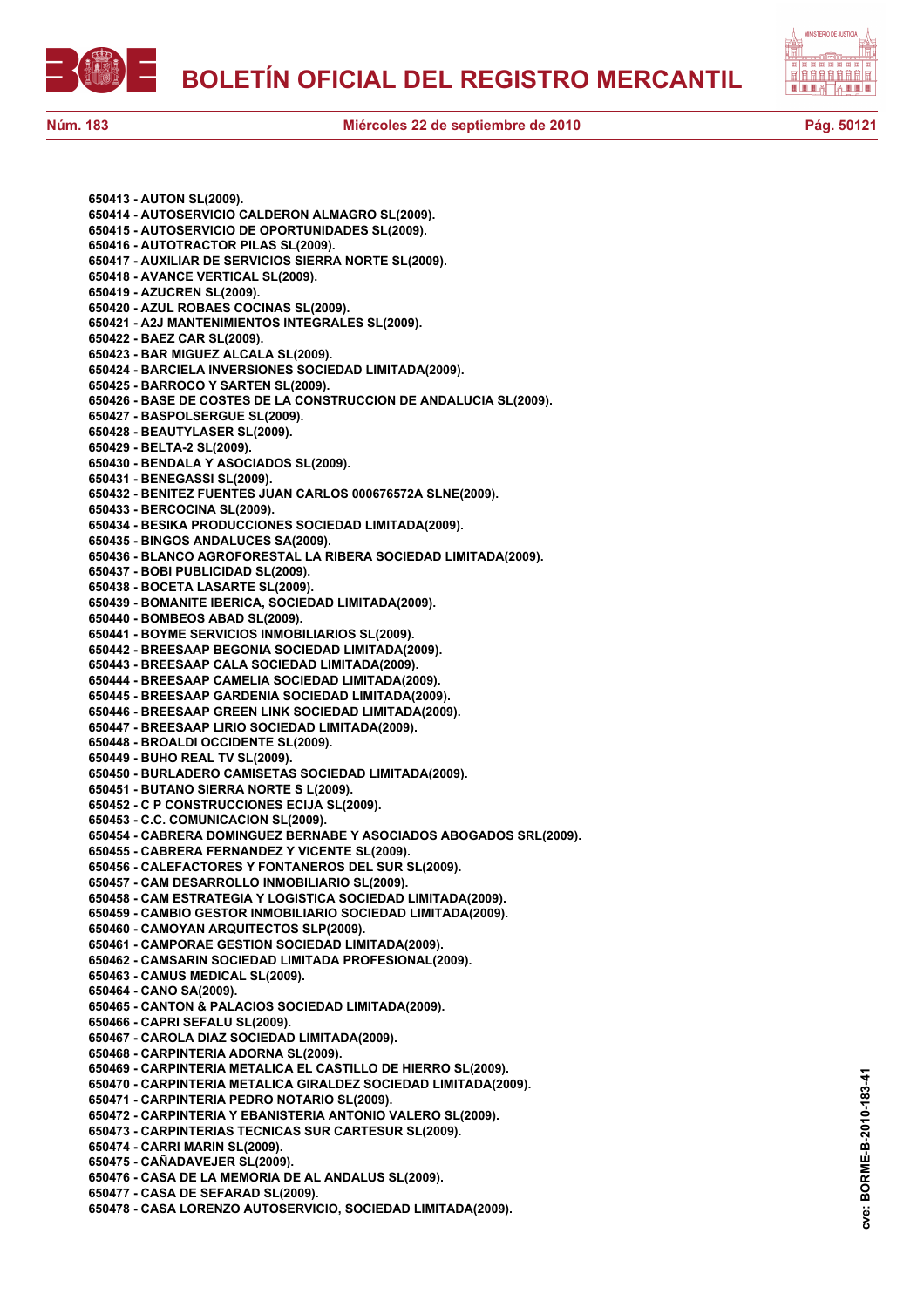



**650479 - CASANEA AGRICOLA SA(2009). 650480 - CASANOVA SEVILLA SOCIEDAD LIMITADA(2009). 650481 - CASCOS LUECA SL(2009). 650482 - CASTIAUTO SL(2009). 650483 - CASTILBLANCO MOTOR SL(2009). 650484 - CASTILLIJA PROMOCIONES INMOBILIARIAS SL(2009). 650485 - CATERING VILLA ARCOS SL(2009). 650486 - CAVEZ, S.L.(2009). 650487 - CC EVENTIA-TOUR SL(2009). 650488 - CELAIDA 2006 SL(2009). 650489 - CENTRAL DE COMPRAS BADIA SL(2009). 650490 - CENTRO ANDALUZ DEL LIBRO SOCIEDAD ANONIMA(2009). 650491 - CENTRO CARDIOLOGICO CAPUCHINOS SL(2009). 650492 - CENTRO DE EDUCACION INFANTIL DADOS, SOCIEDAD LIMITADA(2009). 650493 - CENTRO DE TRATAMIENTO PSICOLOGICO Y DE LOGOPEDIA SOCIEDAD LIMITADA(2009). 650494 - CENTRO MEDICO LA CALZADA SOCIEDAD LIMITADA PROFESIONAL(2009). 650495 - CENTRO ORTOPEDICO THARSIS SOCIEDAD LIMITADA(2009). 650496 - CEO TECNOLOGIA Y COMUNICACION SL(2009). 650497 - CEREALES GONZALEZ RAMIREZ SRL(2009). 650498 - CEREOLIVA SL(2009). 650499 - CERRAJOX CIERRES DE SEGURIDAD SL(2009). 650500 - CERVECERIA ANDALUZA EL FARO VIEJO SOCIEDAD LIMITADA(2009). 650501 - CHAFERU SL(2009). 650502 - CHAMA SL(2009). 650503 - CHATARRA DE ALUMINIO SL(2009). 650504 - CHICLANA OIL SL(2009). 650505 - CHIMU CONSULTORES SL(2009). 650506 - CIA JUAN DORAO'D SL(2009). 650507 - CIDERNAL SL(2009). 650508 - CIMA INSTRUMENTACION SL(2009). 650509 - CINCO TIPOS GRAFICOS, S.L.(2009). 650510 - CINE ACCION SOCIEDAD LIMITADA(2009). 650511 - CINEFAGIA 2009 SL(2009). 650512 - CISLAN SL(2009). 650513 - CITRO BRENES SUR SL(2009). 650514 - CIVITAS SERVICIOS INTEGRALES PARA LA PROMOCION SL(2009). 650515 - CLAVEL 17 SL(2009). 650516 - CLIENTES PREFERENTES SL(2009). 650517 - CLINICA ADERMIS SOCIEDAD LIMITADA(2009). 650518 - CLINICA DENTAL EL CEREZO SL(2009). 650519 - CLUB DE CALIDAD PANADERA SL(2009). 650520 - CODORO GESTION, S.L.(2009). 650521 - COFENA SL(2009). 650522 - COLABORACIONES SERMO SL(2009). 650523 - COLEGIO SAN FRANCISCO SOLANO DE LA AURORA SL(2009). 650524 - COLEGIO SANTA MARIA DE BELLAVISTA SA(2009). 650525 - COMERCIAL ANDALUZA DE EMBALAJES SA(2009). 650526 - COMERCIAL COSTALAUTOS SL(2009). 650527 - COMERCIAL ORFE SEVILLA SOCIEDAD LIMITADA(2009). 650528 - COMPAÑIA BF DE COMERCIO SEVILLA, S.L.(2009). 650529 - COMPAÑIA ELECTRICA LA RINCONADA SL(2009). 650530 - CONDAPLAST SA(2009). 650531 - CONEKTATEL SEVILLA SOCIEDAD LIMITADA(2009). 650532 - CONFECCIONES VIOLVA SL(2009). 650533 - CONGELADOS HERMANOS MORENO SL(2009). 650534 - CONSPROMOTOBA SOCIEDAD LIMITADA(2009). 650535 - CONSTRUCCIONES AGUADO SA(2009). 650536 - CONSTRUCCIONES CARLOS DELIA SL(2009). 650537 - CONSTRUCCIONES CASTIALFONSO SOCIEDAD LIMITADA(2009). 650538 - CONSTRUCCIONES CERVERA PADILLA SL(2009). 650539 - CONSTRUCCIONES FRANCISCO REINA CARMONA SL(2009). 650540 - CONSTRUCCIONES HERRO SOCIEDAD LIMITADA(2009). 650541 - CONSTRUCCIONES JIMENEZ RULL SL(2009). 650542 - CONSTRUCCIONES JUAN SERRANO SL(2009). 650543 - CONSTRUCCIONES METALICAS VIGARCU SOCIEDAD LIMITADA(2009). 650544 - CONSTRUCCIONES Y MONTAJES DEL SUR F PENCO SOCIEDAD DE RESPONSABILIDAD LIMITADA(2009).**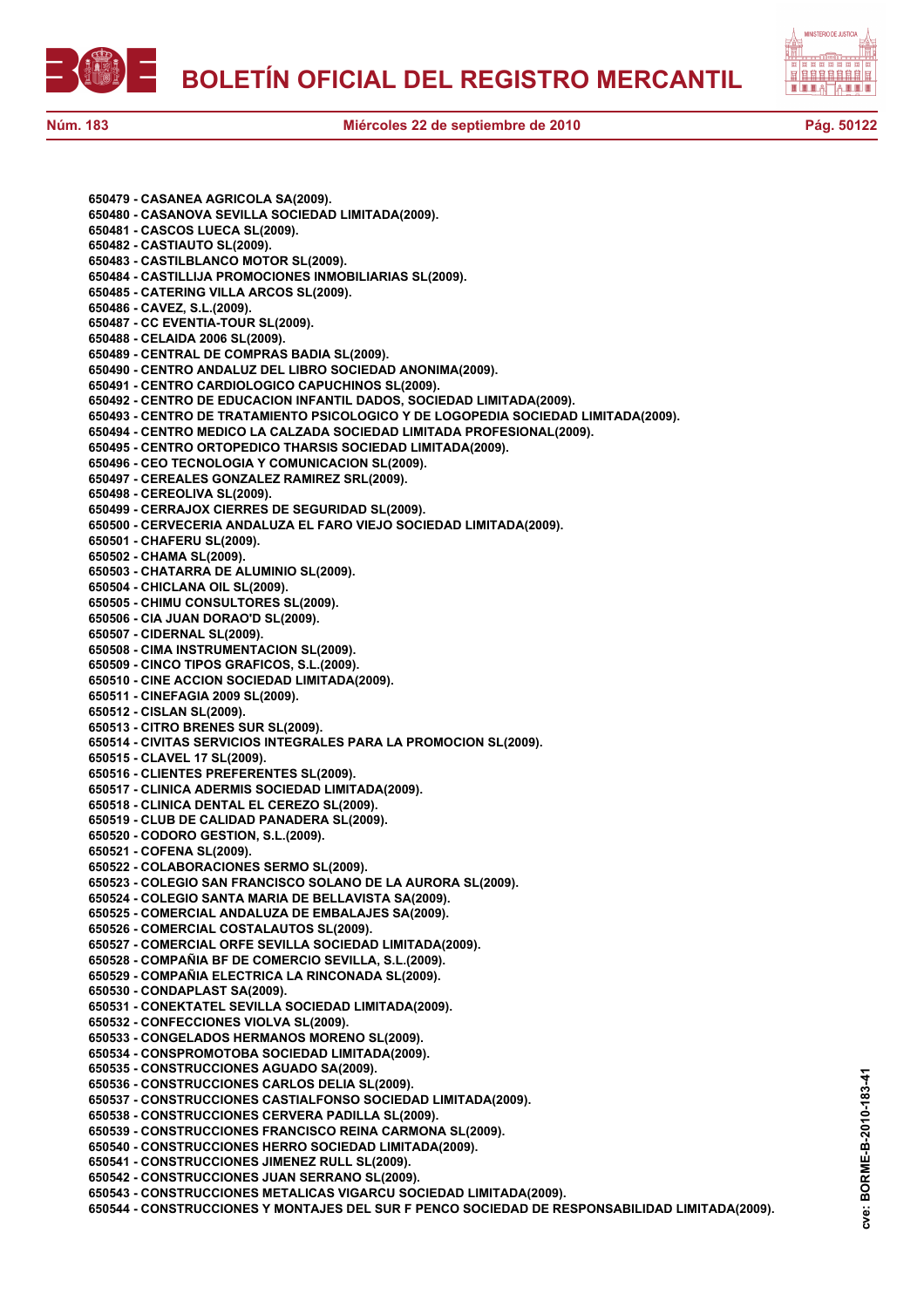



| 650545 - CONSTRUCCIONES Y REFORMA JOSE SL(2009).                                                                               |
|--------------------------------------------------------------------------------------------------------------------------------|
| 650546 - CONSTRUCCIONES Y REFORMAS BIRUSO & EUGENIO SOCIEDAD LIMITADA(2009).                                                   |
| 650547 - CONSTRUCCIONES Y REFORMAS DOBLE M SOCIEDAD LIMITADA(2009).                                                            |
| 650548 - CONSTRUCCIONES Y REFORMAS EL LUCERO SL(2009).<br>650549 - CONSTRUCCIONES Y REFORMAS SAAVEDRA SOCIEDAD LIMITADA(2009). |
| 650550 - CONSULTORA PARA EL DESARROLLO Y TRANSFERENCIA DE INNOVACIONES CIENTIFICAS TECNOLOGICAS Y DE                           |
| <b>GESTION SL(2009).</b>                                                                                                       |
| 650551 - CONSULTORES DE EMPRESAS Y ASESORES 2010 SL(2009).                                                                     |
| 650552 - CONSULTORES DE EMPRESAS 2001 SOCIEDAD LIMITADA(2009).                                                                 |
| 650553 - CONSULTORES DE INGENIERIA UG 21 SL(2009).                                                                             |
| 650554 - CONTENEDORES CARRAL SOCIEDAD LIMITADA(2009).                                                                          |
| 650555 - CONTHIDRA SOCIEDAD LIMITADA(2009).                                                                                    |
| 650556 - CONTROL DEL DESCANSO SOCIEDAD LIMITADA(2009).<br>650557 - CONVENAT 2000, S.A.(2009).                                  |
| 650558 - CONZETA PUBLICIDAD SL(2009).                                                                                          |
| 650559 - COPERSMITH SL(2009).                                                                                                  |
| 650560 - CORA NOMIS SOCIEDAD LIMITADA(2009).                                                                                   |
| 650561 - CORIA NO ES UN SUEÑO SOCIEDAD LIMITADA(2009).                                                                         |
| 650562 - CORPOTRADING SA(2009).                                                                                                |
| 650563 - CORREDURIA ANDALUZA DE SEGUROS SOCIEDAD LIMITADA(2009).                                                               |
| 650564 - CORTIJO MUDAPELO SOCIEDAD ANONIMA(2009).                                                                              |
| 650565 - COSECHADORAS Y RETROEXCAVADORAS GUTIERREZ SL(2009).<br>650566 - COSTA SANCTI PETRI SA(2009).                          |
| 650567 - COTA EXCAVACIONES Y SERVICIOS SL(2009).                                                                               |
| 650568 - CREDIANSA INMOBILIARIA SL(2009).                                                                                      |
| 650569 - CRISTALAUTO ANDALUCIA SL(2009).                                                                                       |
| 650570 - CRISTALERIAS Y ALUMINIOS SEVILLA, SOCIEDAD LIMITADA(2009).                                                            |
| 650571 - CRISTINA SOCIEDAD LIMITADA(2009).                                                                                     |
| 650572 - CUATRO GENERACIONES DE FOTOGRAFOS SOCIEDAD LIMITADA(2009).                                                            |
| 650573 - CUBIERTAS AUTOMATICAS DE PISCINAS SL(2009).                                                                           |
| 650574 - CUENCA Y ROMAN, SOCIEDAD LIMITADA(2009).<br>650575 - CUIDADOS SOCIOSANITARIOS MARTIN SL(2009).                        |
| 650576 - CYON DESARROLLOS Y PROYECTOS SL(2009).                                                                                |
| 650577 - DALBRAN SL(2009).                                                                                                     |
| 650578 - DAMER CENTRO DE ESTUDIO CAPILAR SL(2009).                                                                             |
| 650579 - DARNICA SL(2009).                                                                                                     |
| 650580 - DATIUS SOCIEDAD LIMITADA(2009).                                                                                       |
| 650581 - DEALS&STEALS SOCIEDAD LIMITADA(2009).                                                                                 |
| 650582 - DECOARTE MUEBLES SL(2009).                                                                                            |
| 650583 - DECORACION VENTANA SL(2009).                                                                                          |
| 650584 - DEFCO SL(2009).<br>650585 - DEHESA HUERTA ALTA SL(2009).                                                              |
| 650586 - DEHESA LA CALERA SL(2009).                                                                                            |
| 650587 - DELGADO Y MONTIN SL(2009).                                                                                            |
| 650588 - DELUX INSTALACIONES ELECTRICAS SOCIEDAD DE RESPONSABILIDAD LIMITADA LABORAL(2009).                                    |
| 650589 - DEMOLICIONES Y MOVIMIENTOS DE TIERRAS SL(2009).                                                                       |
| 650590 - DENTIS SL(2009).                                                                                                      |
| 650591 - DESARROLLO DE INMUEBLES Y SOLARES SOCIEDAD LIMITADA(2009).                                                            |
| 650592 - DESARROLLOS DE INGENIERIA GONZALEZ RUIZ SLP(2009).                                                                    |
| 650593 - DESARROLLOS URBANOS DEL ALJARAFE SOCIEDAD LIMITADA(2009).<br>650594 - DIAGONAL MSM FORMACION SL(2009).                |
| 650595 - DIAZ GELO, JOSE MANUEL 000740230L SLNE(2009).                                                                         |
| 650596 - DIBEAL SUR SL(2009).                                                                                                  |
| 650597 - DIBEBOL SOCIEDAD LIMITADA(2009).                                                                                      |
| 650598 - DIBEILON SOCIEDAD LIMITADA(2009).                                                                                     |
| 650599 - DICRISUR SL(2009).                                                                                                    |
| 650600 - DILLUDA SL(2009).                                                                                                     |
| 650601 - DIPRONEG SOCIEDAD LIMITADA(2009).                                                                                     |
| 650602 - DISALT ENTERTAIMENT SOCIEDAD LIMITADA(2009).                                                                          |
| 650603 - DISANEL SOCIEDAD LIMITADA(2009).<br>650604 - DISMATEFON SOCIEDAD LIMITADA(2009).                                      |
| 650605 - DISPARATARIUM T V SL(2009).                                                                                           |
| 650606 - DISTRIBUCION DE EDICIONES RODRIGUEZ SANTOS SL(2009).                                                                  |
| 650607 - DISTRIBUCIONES RAFAEL MENDOZA SL(2009).                                                                               |
| 650608 - DISTRIBUIDOR DE CATALOGOS Y CARTELERIA M G SOCIEDAD LIMITADA(2009).                                                   |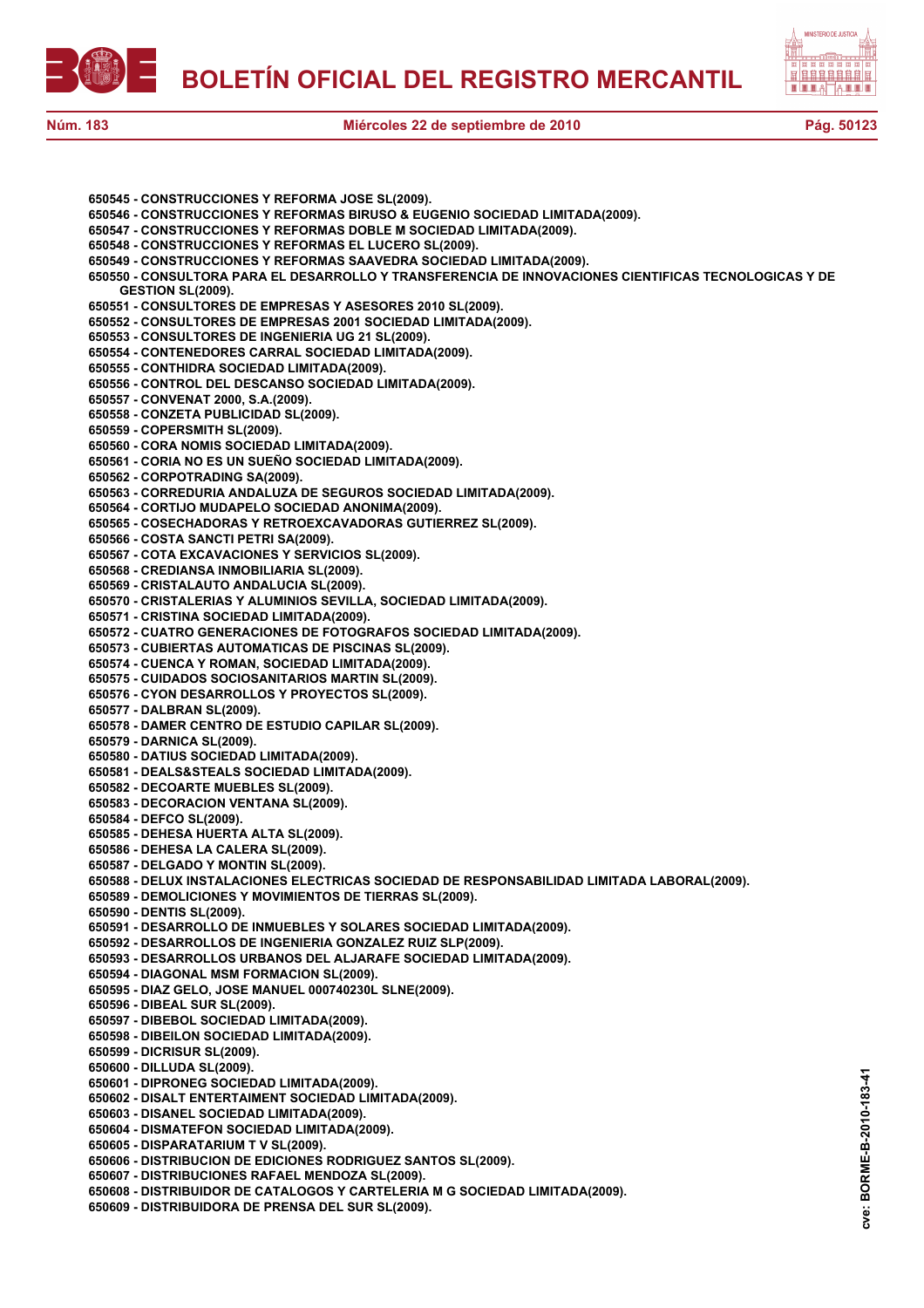



| 650610 - DISTRIBUIDORA RAMOS CELORRIO SL(2009).                                                                                          |  |
|------------------------------------------------------------------------------------------------------------------------------------------|--|
| 650611 - DISTRIBUIDORA SEVILLANA DE GAS SL(2009).                                                                                        |  |
| 650612 - DISTRIBUIDORA SEVILLANA DE SALAZONES SL(2009).                                                                                  |  |
| 650613 - DISTRIPALMA SL(2009).                                                                                                           |  |
| 650614 - DIVERSIA CULTURAL SOCIEDAD LIMITADA(2009).                                                                                      |  |
| 650615 - DIVISION TERMICA COMERCIAL SA(2009).                                                                                            |  |
| 650616 - DOCA ELECTRICOS SL(2009).                                                                                                       |  |
| 650617 - DOLMEN SERVICIOS FINANCIEROS SOCIEDAD LIMITADA(2009).                                                                           |  |
| 650618 - DOMINGUEZ Y JURADO SL(2009).<br>650619 - DOMUS GESTION PATRIMONIAL SL(2009).                                                    |  |
| 650620 - DON NATURAL SL(2009).                                                                                                           |  |
| 650621 - DON VINO SL(2009).                                                                                                              |  |
| 650622 - DONKEY & ZEBRA SOCIEDAD DE RESPONSABILIDAD LIMITADA(2009).                                                                      |  |
| 650623 - DRESSEL GESTION SL(2009).                                                                                                       |  |
| 650624 - DUBAI SPAIN NETWORK BUSINESS CORPORATION SOCIEDAD LIMITADA(2009).                                                               |  |
| 650625 - DUMA SISTEMAS Y COMUNICACIONES SL(2009).                                                                                        |  |
| 650626 - DUQUENVAS SL(2009).                                                                                                             |  |
| 650627 - DURAN COLORADO CONSTRUCCIONES SL(2009).                                                                                         |  |
| 650628 - E 04 PROMOCIONES INTEGRALES SOCIEDAD LIMITADA(2009).                                                                            |  |
| 650629 - EASY PRINT, S.L.(2009).                                                                                                         |  |
| 650630 - ECOFRUTA ANDALUZA SL(2009).                                                                                                     |  |
| 650631 - ECOSISTEM COPIERS SL(2009).                                                                                                     |  |
| 650632 - EDICIONES LA Ñ SOCIEDAD LIMITADA(2009).<br>650633 - EDIFICIO OTUMBA SOCIEDAD LIMITADA(2009).                                    |  |
| 650634 - EDIFICIOS CAPITOL XXI SL(2009).                                                                                                 |  |
| 650635 - EDIPLANNING INGENIERIA SL(2009).                                                                                                |  |
| 650636 - EDIRUSE SL(2009).                                                                                                               |  |
| 650637 - EDITORIAL GUADALMENA SL(2009).                                                                                                  |  |
| 650638 - EL COBUJON SOCIEDAD ANONIMA(2009).                                                                                              |  |
| 650639 - EL ITALIANO ENERGIAS RENOVABLES II SA(2009).                                                                                    |  |
| 650640 - EL PRIMERO DE OTUMBA SOCIEDAD LIMITADA(2009).                                                                                   |  |
| 650641 - ELECTROINDUSTRIAL SIERRA SUR S L(2009).                                                                                         |  |
| 650642 - ELECTROISLA SUR SL(2009).                                                                                                       |  |
| 650643 - ELECTROMECANICA ANDALUZA SL(2009).                                                                                              |  |
| 650644 - ELIOSENA SOCIEDAD ANONIMA(2009).                                                                                                |  |
| 650645 - EMFEYSA SL(2009).                                                                                                               |  |
| 650646 - EMPAQUETADOS Y RECUPERACIONES SEVILLA SL(2009).<br>650647 - EMPLEATEC MEGAWATIOS CONSULTORES ASOCIADOS SOCIEDAD LIMITADA(2009). |  |
| 650648 - ENCUENTRA CASADO SL(2009).                                                                                                      |  |
| 650649 - ENGOALSA SOCIEDAD LIMITADA(2009).                                                                                               |  |
| 650650 - ENGRASE Y LAVADO CABEZUELO SL(2009).                                                                                            |  |
| 650651 - ENRIQUE DOMINGUEZ CARRANZA CONSTRUCCIONES SOCIEDAD LIMITADA(2009).                                                              |  |
| 650652 - ENROYCONST PROMOCIONES SL(2009).                                                                                                |  |
| 650653 - ENTREMACONST SOCIEDAD LIMITADA(2009).                                                                                           |  |
| 650654 - ENTRENA MATERIALES DE CONSTRUCCION SL(2009).                                                                                    |  |
| 650655 - ENTRENA SUMINISTROS Y TRANSPORTES SL(2009).                                                                                     |  |
| 650656 - ENTRENUCLEOS DE VIVIENDAS SL(2009).                                                                                             |  |
| 650657 - EPROSUR RESTAURACIONES SOCIEDAD LIMITADA(2009).                                                                                 |  |
| 650658 - EQUIPADO GVT, SOCIEDAD LIMITADA(2009).<br>650659 - ESCAJA CLAVERO, ANDRES 000057893A SLNE(2009).                                |  |
| 650660 - ESCAYOLAS Y YESOS HISPALIS SL(2009).                                                                                            |  |
| 650661 - ESCAYOLAS Y YESOS HNOS LEON SL(2009).                                                                                           |  |
| 650662 - ESCRIBANO GARCIA SLL(2009).                                                                                                     |  |
| 650663 - ESCUELA INFANTIL CORIA SOCIEDAD DE RESPONSABILIDAD LIMITADA(2009).                                                              |  |
| 650664 - ESCUELA INFANTIL KINDERLANDIA SL(2009).                                                                                         |  |
|                                                                                                                                          |  |
| 650665 - ESCUSO SL(2009).                                                                                                                |  |
| 650666 - ESPAFRUIT FRUTAS Y ESPARRAGOS DE ESPAÑA SOCIEDAD LIMITADA(2009).                                                                |  |
| 650667 - ESPIZO Y CONSTRUCCIONES SL(2009).                                                                                               |  |
| 650668 - ESTADIO OLIMPICO DE SEVILLA SA(2009).                                                                                           |  |
| 650669 - ESTEPEÑA DE PETROLEOS SL(2009).                                                                                                 |  |
| 650670 - ESTUDIO CARTOGRAFICO GEA SOCIEDAD ANONIMA(2009).                                                                                |  |
| 650671 - ESTUDIO DE LOGOPEDIA SOCIEDAD DE RESPONSABILIDAD LIMITADA(2009).                                                                |  |
| 650672 - ESTUDIO EL PATIO SL(2009).                                                                                                      |  |
| 650673 - ESTUDIO FOTOGRAFICO FLASH VISION SL(2009).                                                                                      |  |
| 650674 - ESTUDIO MENDOZA RIOS SL(2009).<br>650675 - ESTUDIO RONDA DE TRIANA 2004 SL(2009).                                               |  |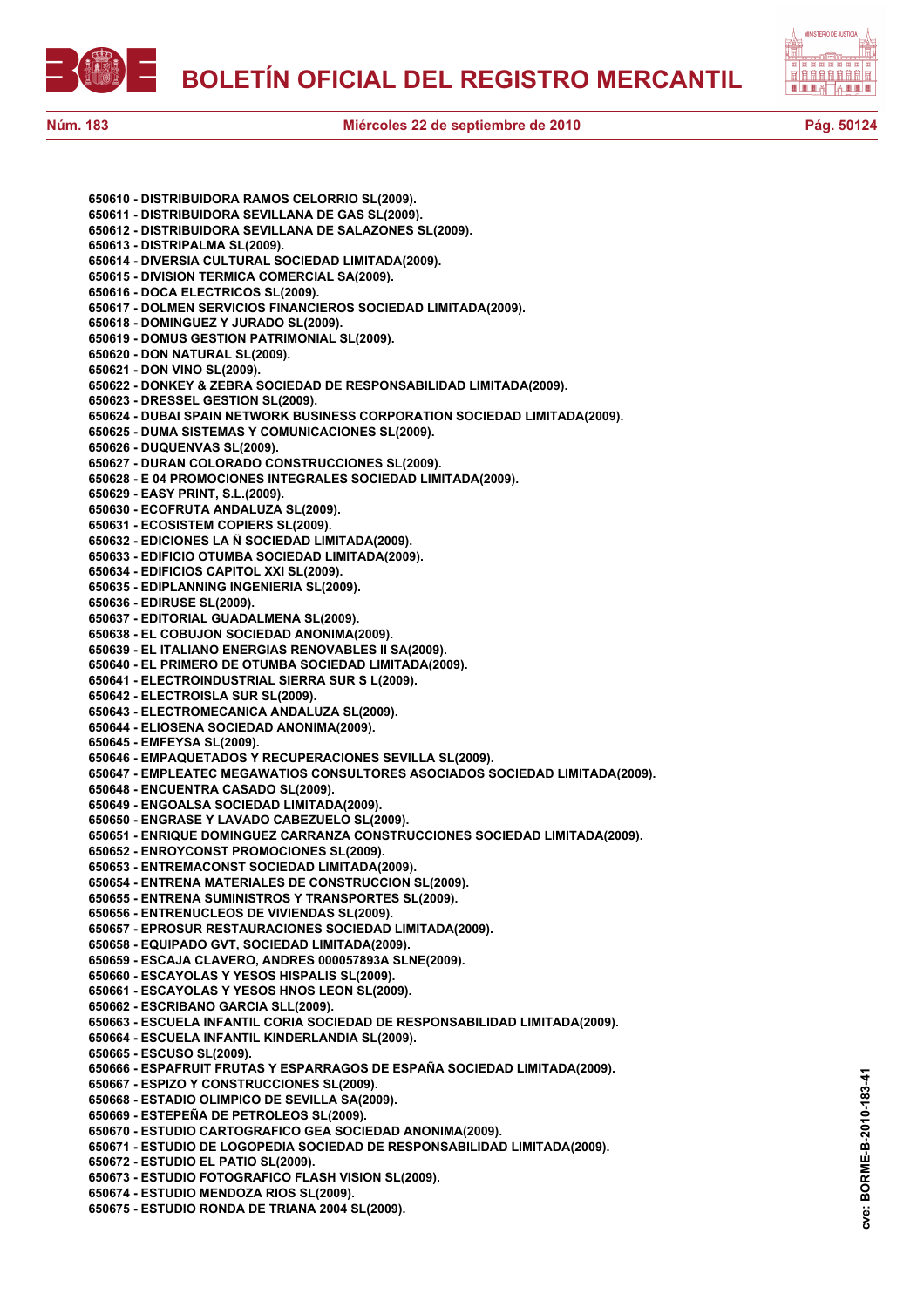



**650676 - ESTUDIO SEVILLA SUR SL(2009). 650677 - ESTUDIO 53 SOCIEDAD LIMITADA(2009). 650678 - ESYNAMA DEL SUR SOCIEDAD LIMITADA(2009). 650679 - ETIAM INVERSIONES Y CAPITALES SOCIEDAD LIMITADA(2009). 650680 - EUROSUR PUERTAS SL(2009). 650681 - EVENOR TECH SOCIEDAD LIMITADA(2009). 650682 - EXCLAMA COMUNICACION SL(2009). 650683 - EXPLOTACION INDUSTRIAL SAN BENITO SL(2009). 650684 - EXPLOTACIONES AGRICOLAS OJEN SL(2009). 650685 - EXPLOTACIONES CASA QUEMADA SA(2009). 650686 - EXPLOTACIONES PORCINAS MAVAL SOCIEDAD LIMITADA(2009). 650687 - EXTINTORES A2J SL(2009). 650688 - EXTREMADURA ANDALUCIA LIBROS SOCIEDAD LIMITADA(2009). 650689 - F R A ASESORES SL(2009). 650690 - F.M. FUNCION MULTIPLE SOCIEDAD LIMITADA(2009). 650691 - FABE PATRIMONIAL SL(2009). 650692 - FANULPRA SL(2009). 650693 - FASTDESIGN SL(2009). 650694 - FELIX TRIGO E HIJOS SL(2009). 650695 - FEMAJESAN SOCIEDAD LIMITADA(2009). 650696 - FER&MA CONSTRUCCIONES Y PROMOCIONES INMOBILIARIAS SOCIEDAD LIMITADA(2009). 650697 - FERNANDO Y MIGUEL SL(2009). 650698 - FEROLIFA SL(2009). 650699 - FERRALLAS LUMA SL(2009). 650700 - FERRASCON FERRALLAS Y ENCOFRADOS SL(2009). 650701 - FERRETERIA Y ELECTRICIDAD LA CADENA SOCIEDAD LIMITADA(2009). 650702 - FERTRI 98 SL(2009). 650703 - FIESTA Y GESTION SL(2009). 650704 - FINANCERVE SL(2009). 650705 - FINCA ENCINALEJOS SOCIEDAD LIMITADA(2009). 650706 - FITNESS CENTER TOMARES S L(2009). 650707 - FLEBARCOR SL(2009). 650708 - FONANRI SOCIEDAD LIMITADA(2009). 650709 - FONDOS Y REVESTIMIENTOS SOCIEDAD LIMITADA(2009). 650710 - FONISUR SA(2009). 650711 - FOODBRIDGE SOCIEDAD LIMITADA(2009). 650712 - FORMA 5 SOCIEDAD ANONIMA(2009). 650713 - FOTOVOLTAICA LOS ALAMOS SL(2009). 650714 - FRANJA 3 INMOBILIARIA SL(2009). 650715 - FRANQUICIAS CERVECERAS SL(2009). 650716 - FRANYCHE SOCIEDAD LIMITADA(2009). 650717 - FRIO Y ELECTRICIDAD CUCHILLA SL(2009). 650718 - FRIOGENIL SL(2009). 650719 - FRUTAS ALDIA SL(2009). 650720 - FRUTECO GUADALQUIVIR SOCIEDAD LIMITADA(2009). 650721 - FRUTERIAS EUROFRUTAS SOCIEDAD LIMITADA(2009). 650722 - FUENLOP SOCIEDAD DE RESPONSABILIDAD LIMITADA(2009). 650723 - FUENLU REFORMAS Y ALBAÑILERIA SL(2009). 650724 - FUENTES, VERGARA Y GODOY, SOCIEDAD LIMITADA(2009). 650725 - FUNDICION DUCTIL URBE 21 SLL(2009). 650726 - FUTURO Y PATRIMONIO SL(2009). 650727 - G.P.V. S L P(2009). 650728 - GAB BURO SOCIEDAD LIMITADA(2009). 650729 - GABINETE DE APOYO A PROYECTOS PROFESIONALES ASISTENCIALES CIENTIFICOS Y ECONOMICOS SL(2009). 650730 - GABINETE SABORIDO RODRIGUEZ SLP(2009). 650731 - GABINETE TECNICO BENDALA Y ASOCIADOS SL(2009). 650732 - GADILUZ 2004 SOCIEDAD DE RESPONSABILIDAD LIMITADA(2009). 650733 - GALAN CAMISERIA SL(2009). 650734 - GALISUR CORDOBA SL(2009). 650735 - GALISUR 2 SL(2009). 650736 - GALISUR 4 SL(2009). 650737 - GALISUR 5 SL(2009). 650738 - GALISUR 7 SL(2009). 650739 - GALISUR 9 SL(2009). 650740 - GANADERIA TRES PINOS SL(2009). 650741 - GARCIA TRENADO SL(2009).**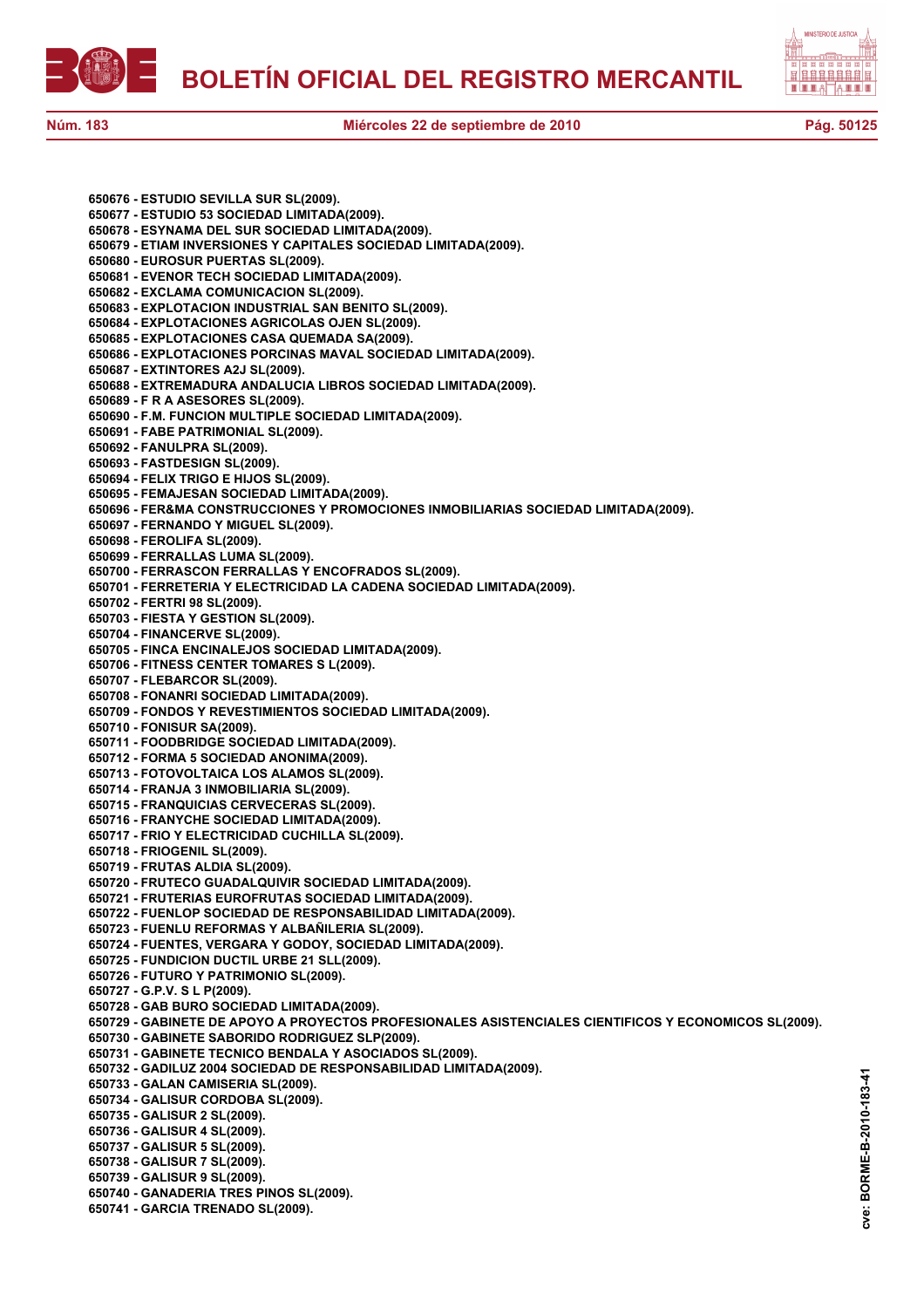



**cve: BORME-B-2010-183-41**

cve:

BORME-B-2010-183-41

**650742 - GARFABI SOCIEDAD LIMITADA(2009). 650743 - GARJUN SL(2009). 650744 - GARO SEVILLANA DE TINTORERIAS SOCIEDAD LIMITADA(2009). 650745 - GARRUDO SL(2009). 650746 - GAVIDIA CONSULTORES SOCIEDAD LIMITADA(2009). 650747 - GENERACION ELECTRICA MAXISOL SOCIEDAD LIMITADA(2009). 650748 - GEOLID SOCIEDAD LIMITADA(2009). 650749 - GEOPOLIS SA(2009). 650750 - GEOSOMDER SL(2009). 650751 - GESINLLA SLL(2009). 650752 - GESSEVILLA 2009 SOCIEDAD LIMITADA(2009). 650753 - GESTICNSA ASESORAMIENTO Y GESTION SL(2009). 650754 - GESTION DE EDIFICIOS Y SOLARES DEL ALJARAFE SL(2009). 650755 - GESTION DE EMPRESAS PALOMARES SOCIEDAD LIMITADA(2009). 650756 - GESTION INMOBILIARIA DEL SUR ATALAYA SL(2009). 650757 - GESTION INTEGRAL PUNTALEJO SL EN LIQUIDACION(2009). 650758 - GESTION PROYECTOS ALTERNATIVOS SOCIEDAD LIMITADA(2009). 650759 - GESTION REGISTRAL GESTINSA SL(2009). 650760 - GESTION SEVILLANA DE DOCUMENTOS SL(2009). 650761 - GESTION Y OBRAS FUENTES ROMERO SOCIEDAD LIMITADA(2009). 650762 - GESTION Y SERVICIOS DE AUTOMOCION 2009, S.L.(2009). 650763 - GESTION Y SERVICIOS INMOBILIARIOS QUICK SL(2009). 650764 - GESVIR 4 SL(2009). 650765 - GETRES PROYECTOS SL(2009). 650766 - GH GRUAS ASISTENCIA TECNICA DE ANDALUCIA OCCIDENTAL SOCIEDAD LIMITADA(2009). 650767 - GITUERO SISTEMAS SL(2009). 650768 - GOMEZ CUNNINGHAM Y LANZAS ABOGADOS SLP(2009). 650769 - GOMEZ Y AGUILAR ARQUITECTOS SL(2009). 650770 - GOMORCAP SOCIEDAD LIMITADA(2009). 650771 - GONELEC DE BOMBAS Y REPARACIONES SOCIEDAD LIMITADA(2009). 650772 - GRAFICAS OLIMPIA SL(2009). 650773 - GRAFICONT SA(2009). 650774 - GREENFISH TROPICAL SUR SL(2009). 650775 - GRUPO EMPRESARIAL BADIA E HIJOS SL(2009). 650776 - GRUPO JEA ESTUDIO Y GESTION DE INVERSIONES SOCIEDAD LIMITADA(2009). 650777 - GRUPO OSUNA INVERSIONES SOCIEDAD LIMITADA(2009). 650778 - GRUPO SHEBOX INMOBILIARIO SOCIEDAD LIMITADA(2009). 650779 - GRUPO VIMORGEST SOCIEDAD LIMITADA(2009). 650780 - GUADALEBRO ABOGADOS SOCIEDAD LIMITADA(2009). 650781 - GUADALQUIVIR OBRAS Y PROYECTOS 2008, S.L.N.E.(2009). 650782 - GUADALUPE SL(2009). 650783 - GUERRA Y MORILLO SL(2009). 650784 - GUERRERO Y PERAL SOCIEDAD LIMITADA(2009). 650785 - GUFORUZ SL(2009). 650786 - GUILLERMO MORILLO CARDENAS, SOCIEDAD LIMITADA(2009). 650787 - GUILLHERNAL SL(2009). 650788 - HACIENDA CLEOPATRA SL(2009). 650789 - HACIENDA DE FELAJAIN SL(2009). 650790 - HACIENDA EL PILAR SL(2009). 650791 - HACIENDA LA CARTUJA SOCIEDAD ANONIMA(2009). 650792 - HEGOLLI SL(2009). 650793 - HERCA ARQUITECTURA TERRITORIO Y URBANISMO SL(2009). 650794 - HERMANOS BONILLA LEON SL(2009). 650795 - HERMANOS FERNANDEZ LEBRON SL(2009). 650796 - HERPILSA SOCIEDAD ANONIMA(2009). 650797 - HERRERIA LA MAYOR SA(2009). 650798 - HERRERIA SIERRA SUR SL(2009). 650799 - HGBV INMOBILIARIA SAN JOSE SL(2009). 650800 - HIELO PINGUS SL(2009). 650801 - HIERROS VICTORIANO RODRIGUEZ MARTINEZ SOCIEDAD LIMITADA(2009). 650802 - HIJAS DE JUANA GIL ARRONES SL(2009). 650803 - HIJOS DE LUIS GANDUL JIMENEZ SL(2009). 650804 - HISPAL OBRAS Y CONSTRUCCIONES SL(2009). 650805 - HISPALIS COCINAS 7 SL(2009). 650806 - HISPALIS REVESTIMIENTOS Y DECORACION SL(2009). 650807 - HNOS. BORREGO PINO SL(2009).**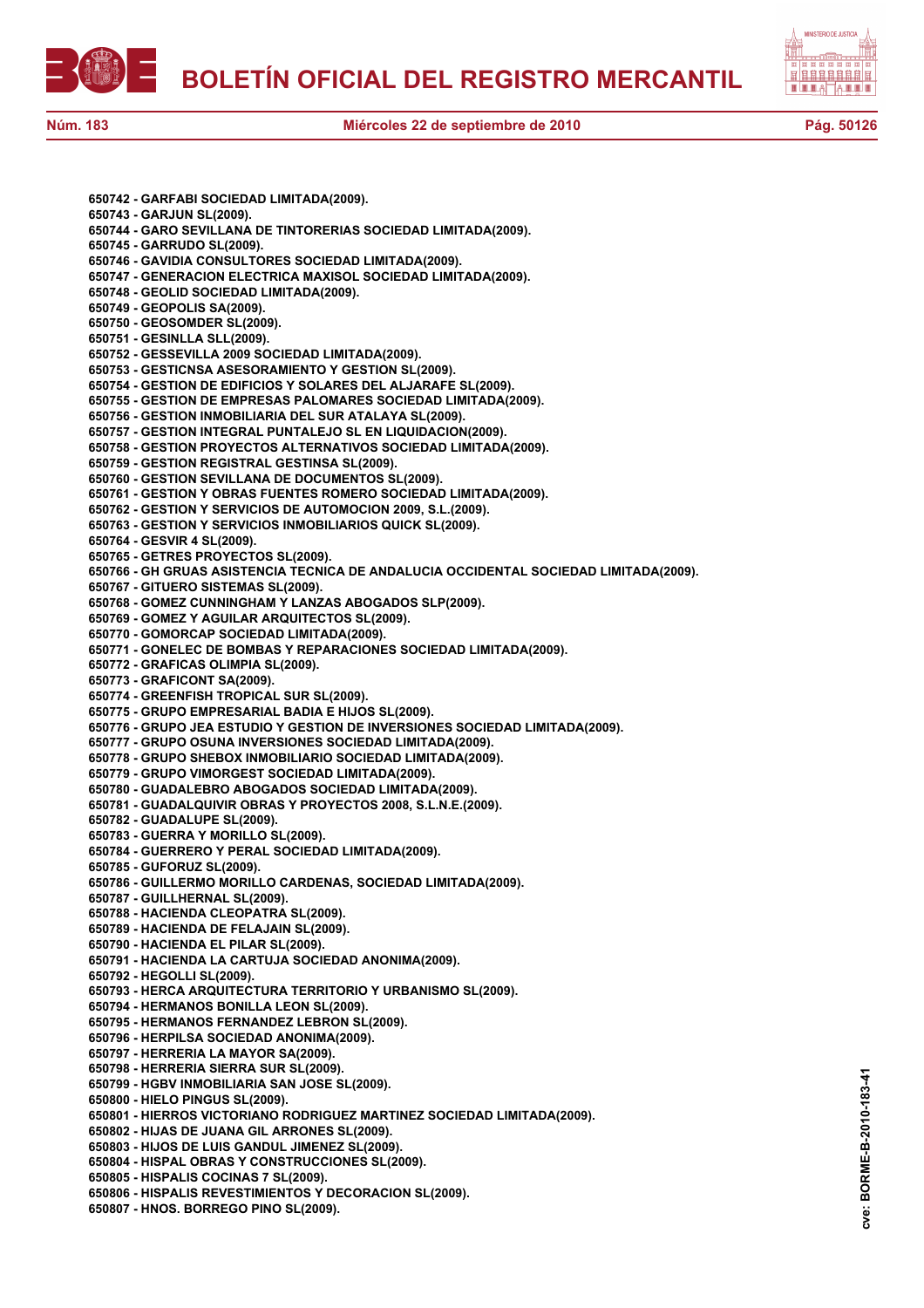



**cve: BORME-B-2010-183-41**

cve:

BORME-B-2010-183-41

**650808 - HOLGADO SOCIEDAD LIMITADA(2009). 650809 - HOLYDAYS EXPERTIA SOCIEDAD LIMITADA(2009). 650810 - HORNO CALLE MOLARES SL(2009). 650811 - HOSTELERIA ISDA SIGLO XXII SL(2009). 650812 - HOSTELERIA PASO A PASO SL(2009). 650813 - HOTEL MARIAN SA(2009). 650814 - HOTELERA 2005 SOCIEDAD LIMITADA(2009). 650815 - HUERTA DE LA TRINIDAD SL(2009). 650816 - IBERICOS CUESTACARRETILLA SOCIEDAD LIMITADA(2009). 650817 - IBERJAGUS SOCIEDAD LIMITADA(2009). 650818 - IDEOGRAFIA COMUNICACION SOCIEDAD LIMITADA(2009). 650819 - IMBAREN SL(2009). 650820 - IMPRENTA CARMONA SL(2009). 650821 - INCOECI COCINAS SLL(2009). 650822 - INDEORE SL(2009). 650823 - INDUSTRIA SEVILLANA RECICLAJE DE PLASTICOS SOCIEDAD LIMITADA(2009). 650824 - INDUSTRIA TRANSFORMADORA DE ESTRIOS DE ADEREZO SL(2009). 650825 - INDUSTRIAS FERRICAS PALACIEGAS SL(2009). 650826 - INFAROGO SOCIEDAD LIMITADA(2009). 650827 - INFOBETICA SOCIEDAD LIMITADA(2009). 650828 - INFORMATICA PROFESIONAL GUADAIRA SL(2009). 650829 - INFOSA-3 SL(2009). 650830 - INFRAESTRUCTURAS Y EQUIPAMIENTOS HISPALENSES SA(2009). 650831 - INGENIERIA Y CALCULO DE PUENTES SL(2009). 650832 - INICIATIVA CAMARA SEVILLA SL(2009). 650833 - INMOBILIARIA RONDA AZUL SL(2009). 650834 - INMOBITRES SL(2009). 650835 - INMONAEVA SL(2009). 650836 - INNOVENT SL(2009). 650837 - INPEMACOR INVERSIONES SOCIEDAD LIMITADA(2009). 650838 - INSTALACIONES EXTINGAR SL(2009). 650839 - INSTALACIONES GLOBATEL SL(2009). 650840 - INSTALACIONES Y MONTAJES INTEGRALES SL(2009). 650841 - INSTITUTO DE INVESTIGACIONES OFTALMOLOGICAS SOCIEDAD ANONIMA(2009). 650842 - INSTITUTO DE PATOLOGIA MAMARIA DR VILLANUEVA SOCIEDAD LIMITADA(2009). 650843 - INSTITUTO FORMATIVO AVENIDA DEL REINO UNIDO SOCIEDAD LIMITADA(2009). 650844 - INSTITUTO PEDIATRICO VIRGEN DE LA ANTIGUA SOCIEDAD LIMITADA(2009). 650845 - INTEDI SL(2009). 650846 - INTERIORES CASABLANCA SL(2009). 650847 - INTERMALLAS AGRICOLAS SL(2009). 650848 - INTERMEDIACIONES IVAN CABELLO SOCIEDAD LIMITADA(2009). 650849 - INTERNACIONAL OLIVARERA SA(2009). 650850 - INTEROLIVA WORLD WIDE DISTRIBUTION SOCIEDAD LIMITADA(2009). 650851 - INTEROTERO SL(2009). 650852 - INTERSAT REPARACIONES, SOCIEDAD LIMITADA(2009). 650853 - INTOSUR SL(2009). 650854 - INVERIN SOL SL(2009). 650855 - INVERSIONES CASTELLANO ORTIZ SL(2009). 650856 - INVERSIONES DOMINGUEZ CARRILLO SL(2009). 650857 - INVERSIONES FEBER SL(2009). 650858 - INVERSIONES FERELI SL(2009). 650859 - INVERSIONES OBERSIS SOCIEDAD LIMITADA(2009). 650860 - INVERSIONES RIBENDEL SL(2009). 650861 - INVERSIONES Y GESTION ORICE SL(2009). 650862 - INVERSORES KAPADA SL(2009). 650863 - INYECCIONES PLASTICAS ANDALUZAS SOCIEDAD LIMITADA(2009). 650864 - IPROYECT SOCIEDAD LIMITADA(2009). 650865 - ITALICA INVERSIONES SIGLO XXI SL(2009). 650866 - J.R.G. 2000 SL(2009). 650867 - JACOBO LOZANO SL(2009). 650868 - JAIMA RESTAURACION Y FRANQUICIADO SOCIEDAD LIMITADA(2009). 650869 - JAIME Y JOSE LUIS DE TENA SL(2009). 650870 - JARDINERIA GUADAIRA SL(2009). 650871 - JEACEM 23 SOCIEDAD LIMITADA(2009). 650872 - JESUS JOAQUIN MATADOR SL(2009). 650873 - JOAMARTIN SL(2009).**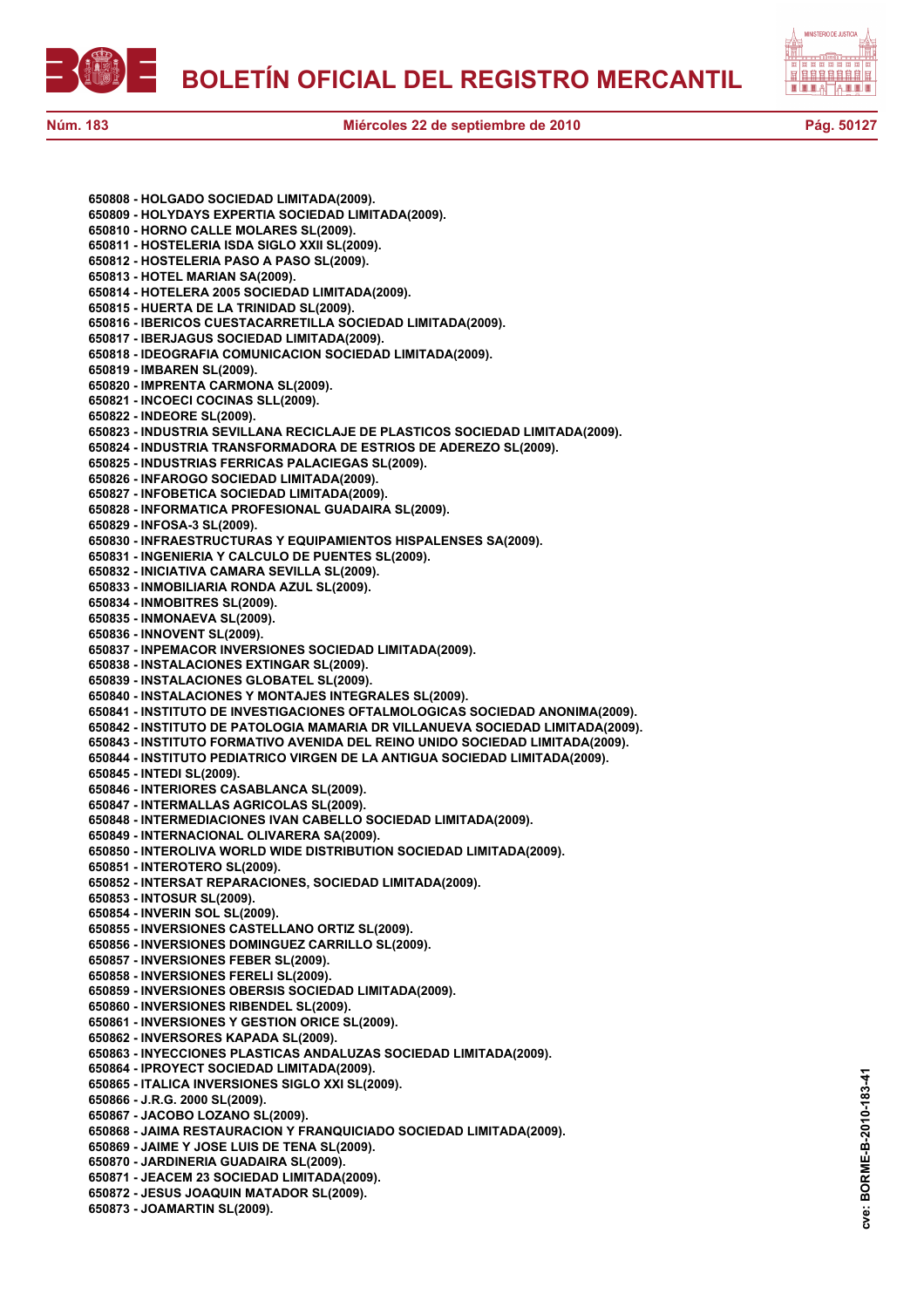



cve:

**650874 - JOCASI 2000 SL(2009). 650875 - JONICO PROMOCIONES Y OBRAS SL(2009). 650876 - JONOMASUR 812 SOCIEDAD LIMITADA(2009). 650877 - JOSE CARLOS LOPEZ PRODUCTION SL(2009). 650878 - JOSE JOAQUIN GALLARDO SOCIEDAD LIMITADA(2009). 650879 - JOSE LUIS MORA Y ASOCIADOS SL(2009). 650880 - JOSE MEDINA FERNANDEZ SOCIEDAD LIMITADA(2009). 650881 - JOSE MIRANDA ZAFRA SOCIEDAD LIMITADA(2009). 650882 - JUEGOS WEST CENTER SOCIEDAD LIMITADA(2009). 650883 - JUGERPLAST SL(2009). 650884 - JURADO CARRILLO SOCIEDAD LIMITADA(2009). 650885 - JURADO MEDIACION COMERCIAL SL(2009). 650886 - JUST UMAIN SOCIEDAD LIMITADA(2009). 650887 - KARMO OBRAS SL(2009). 650888 - KERNEL LEADERSHIP DEVELOPMENT SOCIEDAD LIMITADA(2009). 650889 - KIAORA INVERSIONES SL(2009). 650890 - KIKA ZAPATOS Y COMPLEMENTOS SL(2009). 650891 - KIREI MOBILIARIO S L(2009). 650892 - KIROAL EXPRESS SOCIEDAD LIMITADA(2009). 650893 - LA CAJA HABITADA SL(2009). 650894 - LA CASA DE LAS PLANCHAS SL(2009). 650895 - LA FLOR DE ESTEPA SL(2009). 650896 - LA GRAN CAÑADA SOCIEDAD LIMITADA(2009). 650897 - LA ISLA INFANTIL SOCIEDAD LIMITADA(2009). 650898 - LA NAVALAHIGUERA SL(2009). 650899 - LA PALESTRA SL(2009). 650900 - LA PLAZUELA 18 SA(2009). 650901 - LABORATORIO BIOQUIM SL(2009). 650902 - LABORATORIO DERMOCOSMETICO Y CENTRO INTEGRAL DE SALUD Y BELLEZA INDAMA SOCIEDAD DE RESPONSABILIDAD LIMITADA(2009). 650903 - LABORATORIOS ZOTAL SL(2009). 650904 - LABYGEMA SL(2009). 650905 - LACTEAS ALCALAREÑAS SL(2009). 650906 - LADUNA ESTUDIO SL(2009). 650907 - LAMINEX SEVILLA SL(2009). 650908 - LANGUAGE STUDIES ABROAD SOCIEDAD LIMITADA(2009). 650909 - LAR COCINAS SL(2009). 650910 - LAS CASAS DE LOS GREMIOS REALES SL(2009). 650911 - LAURO GANDUL VERDUN.ABOGADO SLP(2009). 650912 - LAYAL SIC SL(2009). 650913 - LEMA IMPORT EXPORT SL(2009). 650914 - LEVADURA DE PANIFICACION SL(2009). 650915 - LIDERPLAST INDUSTRIAS PLASTICAS SL(2009). 650916 - LIMOLERO SL(2009). 650917 - LIMPIEZA DOÑA SL(2009). 650918 - LINALCA INVERSIONES SOCIEDAD LIMITADA(2009). 650919 - LINUFEN SOCIEDAD LIMITADA(2009). 650920 - LOGISTICA DE OBRAS CIVILES SL(2009). 650921 - LOPEZ SEGURA MONTAJES ELECTRICOS SL(2009). 650922 - LORENAS RESTAURACION, SOCIEDAD LIMITADA(2009). 650923 - LORIPET SEVILLA SOCIEDAD LIMITADA(2009). 650924 - LOS ALAMOS SOLAR SL(2009). 650925 - LOS CONCUÑAOS NUEVO BAR SANCHEZ 1 SL(2009). 650926 - LOS FRIOS 2002 SL(2009). 650927 - LOS HAYONES SL(2009). 650928 - LOS JARALES CATERING SL(2009). 650929 - LUCA OFICE SL(2009).** BORME-B-2010-183-41 **cve: BORME-B-2010-183-41 650930 - LUMISUR DEPORTIVA SL(2009). 650931 - LUZPIR INMOBILIARIA SOCIEDAD LIMITADA(2009). 650932 - M P C SOFER SL(2009). 650933 - MAFEPI SOCIEDAD ANONIMA(2009). 650934 - MAHOSUR SEVILLA SL(2009). 650935 - MAIRENA OIL, S.L.(2009). 650936 - MANAQUEL SL(2009). 650937 - MANAUR ASESORES TECNICOS SOCIEDAD LIMITADA(2009). 650938 - MANILA SPORT SL(2009).**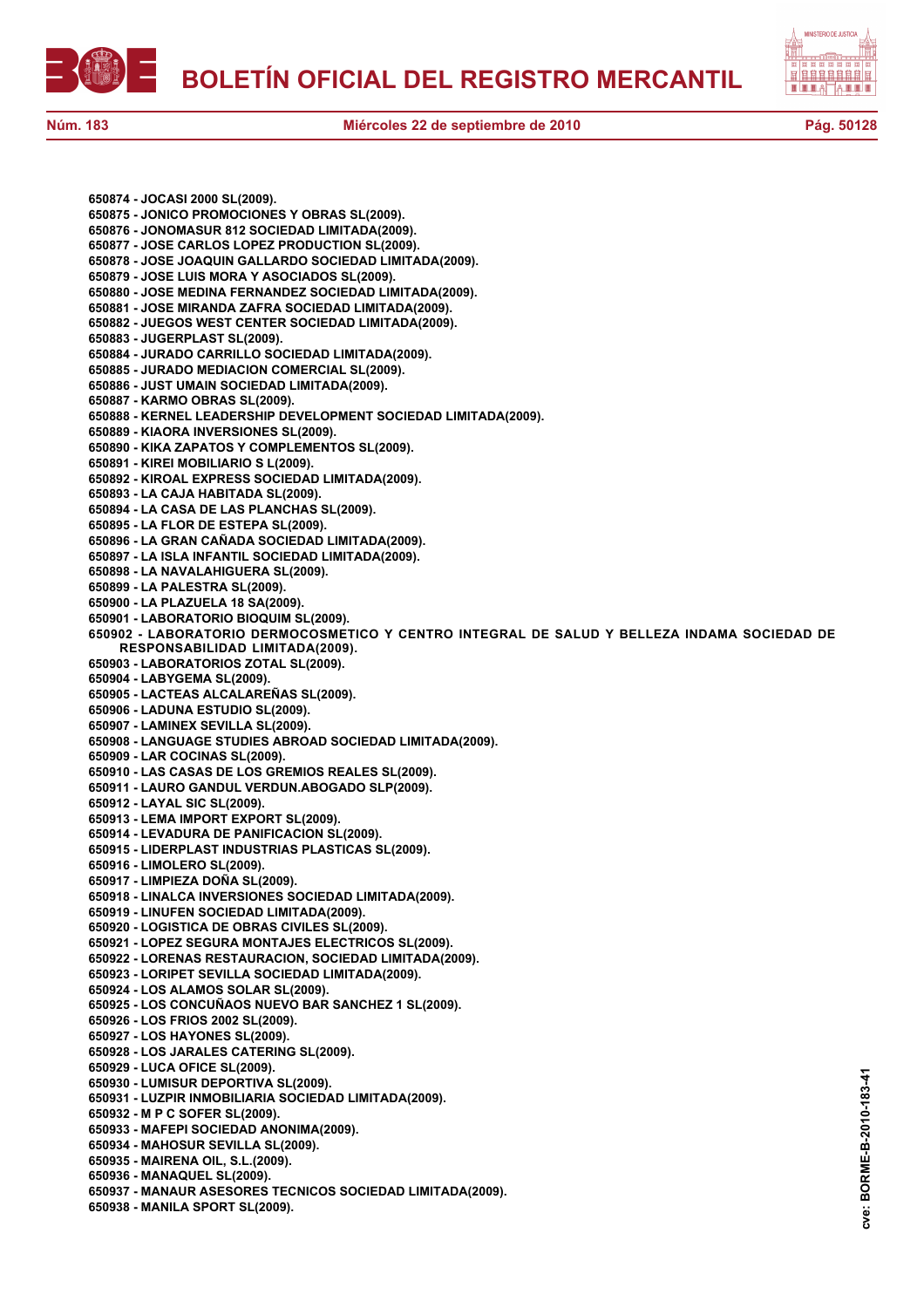



**650939 - MANUEL FERNANDEZ GOMEZ SL(2009). 650940 - MANUEL GIRALDEZ TALLER MECANICO SL(2009). 650941 - MANUEL JAEN CHAPA Y PINTURA SL(2009). 650942 - MANUEL PUNTAS E HIJOS SL(2009). 650943 - MANUEL SALADO RIOS SOCIEDAD LIMITADA(2009). 650944 - MANUELA CINTADO SL(2009). 650945 - MAOSAN PINTURAS SL(2009). 650946 - MAQUIDOSA SL(2009). 650947 - MAQUINARIA FABRICACION Y DESARROLLOS SOCIEDAD LIMITADA(2009). 650948 - MAQUINAS RECREATIVAS DEL ALJARAFE SOCIEDAD LIMITADA(2009). 650949 - MARBEQUIVIR SL(2009). 650950 - MAREFRALO SL(2009). 650951 - MAREV MODA SOCIEDAD LIMITADA(2009). 650952 - MARGARITA ALBARRAN SL(2009). 650953 - MARISOLE SOCIEDAD LIMITADA(2009). 650954 - MARKIPAN SL(2009). 650955 - MARMOLES RUIZ HARO SL(2009). 650956 - MARPARFLOR SL(2009). 650957 - MARTIN PREVISORA SL(2009). 650958 - MASYNATUR DOS HERMANAS SL(2009). 650959 - MATERIALES DE CONSTRUCCION CABANILLAS SL(2009). 650960 - MATERIALES DE CONSTRUCCION MATIAS ARBOL SL(2009). 650961 - MATUCA ASESORES SL(2009). 650962 - MCCLAN SL(2009). 650963 - MECANICA SANTOS MILLAN SOCIEDAD LIMITADA(2009). 650964 - MECANIZADOS F.J.P. SL(2009). 650965 - MECANIZADOS R. LOPEZ E HIJOS SL(2009). 650966 - MECASARICHE SL(2009). 650967 - MEDALUC-011 SL(2009). 650968 - MEDIADORES FERNANDEZ Y MORENO, SOCIEDAD LIMITADA(2009). 650969 - MEDICINA Y SANIDAD VETERINARIA SL(2009). 650970 - MELGAR CHARTERS SOCIEDAD LIMITADA(2009). 650971 - MENSAJERIA EN PROPIA MANO SOCIEDAD LIMITADA(2009). 650972 - MENSAJES VIARIOS SOCIEDAD LIMITADA(2009). 650973 - MERCHAN SPORTS GLOBAL SOCIEDAD LIMITADA(2009). 650974 - MERCODIS SOCIEDAD LIMITADA(2009). 650975 - MERYMAR LOPEZ SOCIEDAD LIMITADA(2009). 650976 - METALICAS MEZQUITILLA SL(2009). 650977 - MILODON SL(2009). 650978 - MILTIADIS SL(2009). 650979 - MIRA FOTOGRAFICA SL(2009). 650980 - MISP WORLD SL(2009). 650981 - MISSION OLIVES SL(2009). 650982 - MISTER ADENIP SL(2009). 650983 - MISTER CHURRI SL(2009). 650984 - MISTER EUROPA SL(2009). 650985 - MISTER INGLICH SL(2009). 650986 - MISTER MONEY SL(2009). 650987 - MIVIDIET SL(2009). 650988 - MOBACONS INGENIERIA Y CONSTRUCCION SOCIEDAD LIMITADA(2009). 650989 - MOBEL PLATA SL(2009). 650990 - MODULACIONES DEL SUR SL(2009). 650991 - MOLINO DE CARMONA SL(2009). 650992 - MONTAJES ELECTRICOS ESCORA SL(2009). 650993 - MONTAJES ELECTRICOS FRANCRI VILLASAUCE SLL(2009). 650994 - MONTEASERAL JAMONES SOCIEDAD LIMITADA(2009). 650995 - MONTES DE BERDEJENA SL(2009). 650996 - MORTERO AUTONIVELANTE Y SOLADOS DE ANDALUCIA SOCIEDAD LIMITADA(2009). 650997 - MOVIL LUJAN SL(2009). 650998 - MOVITRAX EQUIPMENT SOCIEDAD LIMITADA(2009). 650999 - MUEBLES PILAS SL(2009). 651000 - MUEBLES Y ELECTRODOMESTICOS BENITEZ E HIJOS SL(2009). 651001 - MUEBLES Y ELECTRODOMESTICOS DOMINGUEZ SL(2009). 651002 - MUNDOLENGUA, CENTRO INTERNACIONAL DE ESPAÑOL SL(2009). 651003 - NACOM COMPRAS Y DISTRIBUCION CENTRAL SOCIEDAD LIMITADA(2009). 651004 - NALOCOMP SL(2009).**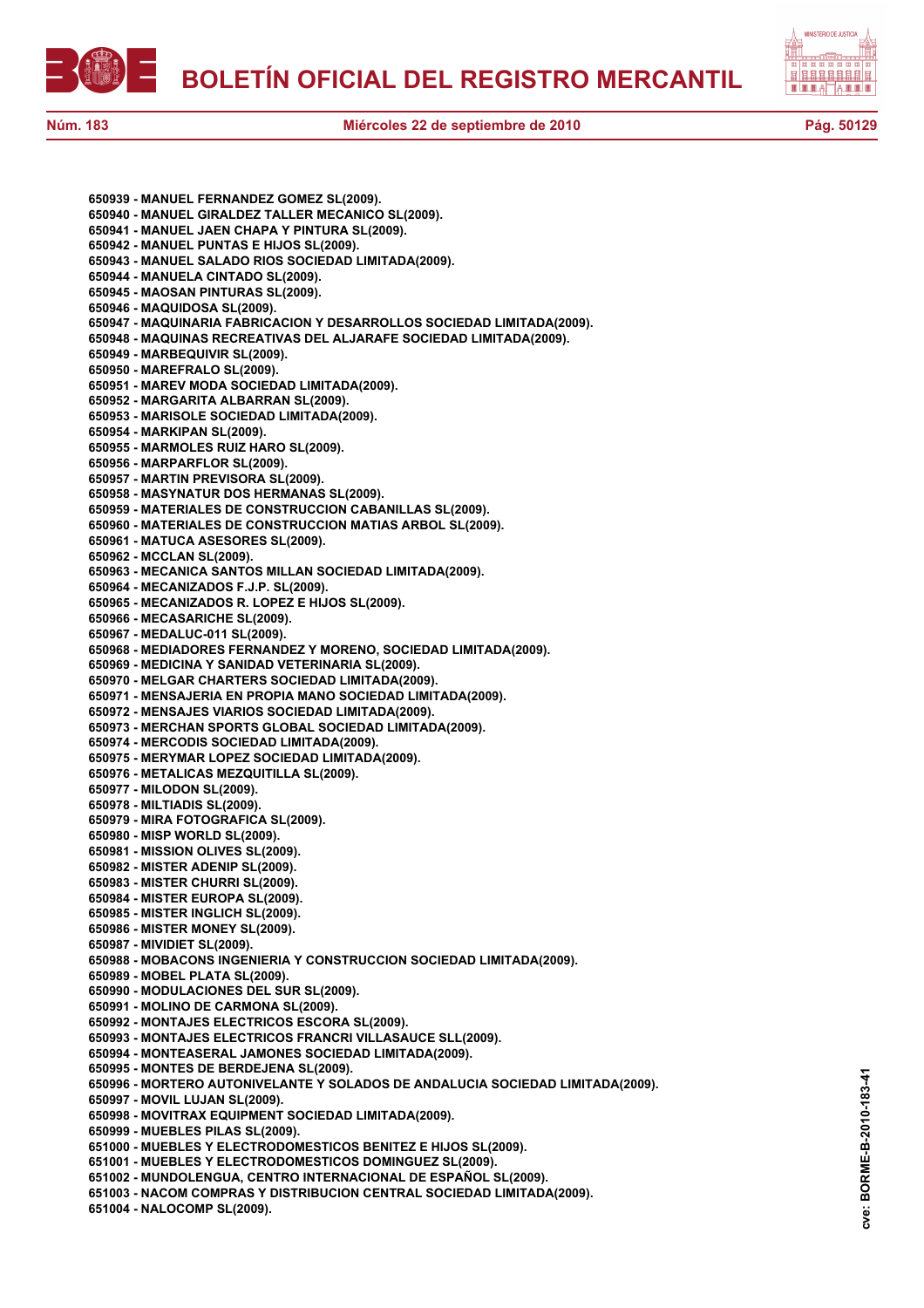



**651005 - NARANJO CABALLERO SISTEMAS SL(2009). 651006 - NARFAZA S L(2009). 651007 - NAVAS Y DELEPRANI SL(2009). 651008 - NECDEMON SOCIEDAD LIMITADA(2009). 651009 - NEDERWORK SOCIEDAD LIMITADA(2009). 651010 - NEJ SEVILLA SOCIEDAD DE RESPONSABILIDAD LIMITADA(2009). 651011 - NEOPUERTO INVERSIONES SL(2009). 651012 - NEPEPORAM SOCIEDAD LIMITADA(2009). 651013 - NEUMATICOS ABAD SL(2009). 651014 - NEUMATICOS VICTOR SOCIEDAD LIMITADA(2009). 651015 - NEUROGAB JUAN BAUTISTA LORITE Y FRANCISCO DE LAS MORENAS SL(2009). 651016 - NEUROSUR SOCIEDAD LIMITADA(2009). 651017 - NEWFOCO, SOCIEDAD LIMITADA(2009). 651018 - NIEVAS SEDA Y MORANO SOCIEDAD LIMITADA PROFESIONAL(2009). 651019 - NIMO GORDILLO AUTOMOVILES SA(2009). 651020 - NIMO GORDILLO LUXURY SOCIEDAD LIMITADA(2009). 651021 - NORMA INGENIEROS ASESORES SL(2009). 651022 - NOVEMBAL EMBALAJES PLASTICOS SL(2009). 651023 - NOVO ALUMINIO SL(2009). 651024 - NOYMAR CREDIT SOCIEDAD LIMITADA(2009). 651025 - NUCONSA 97 SL(2009). 651026 - NUEVA ARQUITECTURA Y URBANISMO, SOCIEDAD LIMITADA(2009). 651027 - NUEVA ARRIMAC 04 SOCIEDAD LIMITADA(2009). 651028 - NUEVAS FORMAS DE COMUNICACION SOCIEDAD LIMITADA(2009). 651029 - NUEVAS MARISMILLA SOCIEDAD LIMITADA(2009). 651030 - NUEVO HABITAT DE LAS MARISMAS SOCIEDAD LIMITADA(2009). 651031 - NUTRESOR SL(2009). 651032 - NUTRIDIEZ SL(2009). 651033 - OBRAS ATENEA SUR SL(2009). 651034 - OCIO Y RESTAURACION LOMAR SOCIEDAD LIMITADA(2009). 651035 - OFIRUC EQUIPAMIENTO Y PLANIFICACION DE OFICINAS SOCIEDAD LIMITADA(2009). 651036 - OFYSOFA ANDALUCIA SL(2009). 651037 - OLIMPUS GAME SL(2009). 651038 - OLIVETUM RECURSOS BIOMASICOS SOCIEDAD LIMITADA(2009). 651039 - OMNIA ASESORAMIENTO SL(2009). 651040 - OPPIVER PROYECTOS E INVERSION SL(2009). 651041 - OPTICA QUESADA SRL(2009). 651042 - OREÑA VEINTE SL(2009). 651043 - ORMA DENTAL SOCIEDAD LIMITADA(2009). 651044 - ORMOS SOFA SL(2009). 651045 - OROJOYA TRIANA SOCIEDAD LIMITADA(2009). 651046 - OSUNA MISSION SOCIEDAD LIMITADA(2009). 651047 - OYSTERTRADE COM SL(2009). 651048 - PAEZ DE LA VEGA SL(2009). 651049 - PALMACARGO SL(2009). 651050 - PANADERIA COLON SL(2009). 651051 - PANADERIA PRADAS SL(2009). 651052 - PANADERIA SAN FRANCISCO JAVIER SL(2009). 651053 - PAPEL COPY RIALTO SL(2009). 651054 - PARAFUMAR SL(2009). 651055 - PARCELAS DEL ARISCAL SL(2009). 651056 - PARTENON GESTION INMOBILIARIA SL(2009). 651057 - PATATAS FRITAS UMBRETE SLL(2009). 651058 - PATIN DESARROLLO DE FRANQUICIAS SL(2009). 651059 - PATRICIO CONSULTORA DE INGENIERIA SL(2009). 651060 - PEBELLO SOCIEDAD DE RESPONSABILIDAD LIMITADA(2009). 651061 - PEREZ VICO MORALES SL(2009). 651062 - PERFIL TERRENOS SL(2009). 651063 - PIBRIGA SLL(2009). 651064 - PIEL DE TORO SOCIEDAD LIMITADA(2009). 651065 - PILAS FACTORY SOCIEDAD LIMITADA(2009). 651066 - PIMBASUR SL(2009). 651067 - PINEDA TENOR SL(2009). 651068 - PINLESAN SOCIEDAD LIMITADA(2009). 651069 - PINRESA SL(2009). 651070 - PINTALION, S. L.(2009).**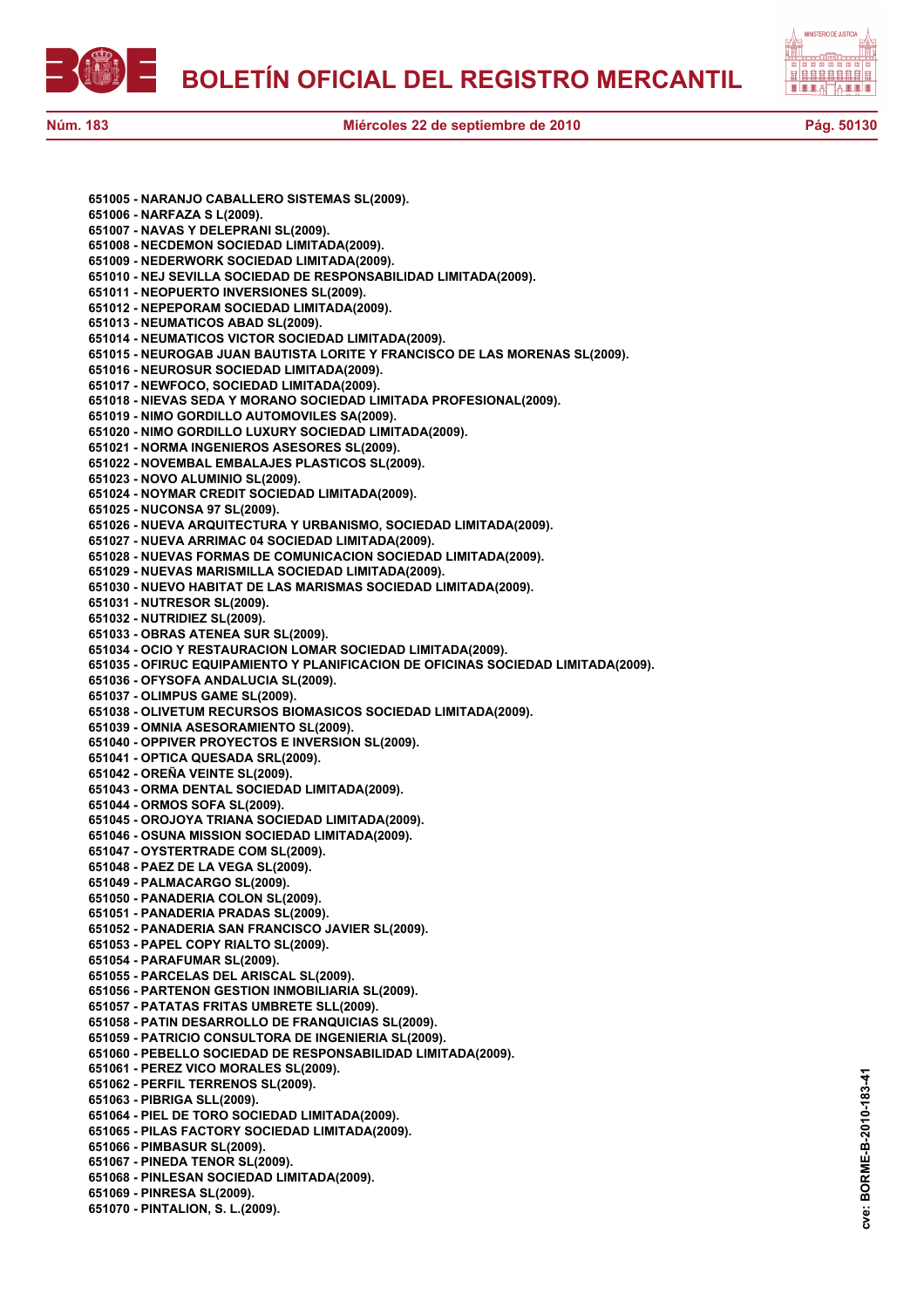



**cve: BORME-B-2010-183-41**

cve: BORME-B-2010-183-41

| 651071 - PINTURAS BARSAN SOCIEDAD LIMITADA(2009).               |
|-----------------------------------------------------------------|
| 651072 - PINTURAS MUÑOZ ROJAS SL(2009).                         |
| 651073 - PISORINA SL(2009).                                     |
| 651074 - PLACAS Y PREFABRICADOS DEL SUR SLL(2009).              |
| 651075 - PLANQUIN ANATOLIA PROMOTORA, SOCIEDAD LIMITADA(2009).  |
|                                                                 |
| 651076 - PLASTICOS SAN JOSE SA(2009).                           |
| 651077 - PLATO VIRTUAL SL(2009).                                |
| 651078 - PLAYA DE SANTI PETRI SOCIEDAD ANONIMA(2009).           |
| 651079 - POLICLINICA S BENITO SL(2009).                         |
| 651080 - POLIESTER HERMANOS SOJO SLL(2009).                     |
| 651081 - PONCIO CARTUJA SL(2009).                               |
|                                                                 |
| 651082 - PONME OTRA SOCIEDAD DE RESPONSABILIDAD LIMITADA(2009). |
| 651083 - POWER PLANT RENT SL(2009).                             |
| 651084 - PREDIO TRES SL(2009).                                  |
| 651085 - PROMEDI SIGLO XXI SL(2009).                            |
| 651086 - PROMO-INMO HERNAGO SL(2009).                           |
| 651087 - PROMOCIONES ASTI GENIL SL(2009).                       |
|                                                                 |
| 651088 - PROMOCIONES BENLLIURE & JORDAN SL(2009).               |
| 651089 - PROMOCIONES BIERZOSUR SL(2009).                        |
| 651090 - PROMOCIONES PARKIA SL(2009).                           |
| 651091 - PROMOCIONES TALAVERA HEREDIA SL(2009).                 |
| 651092 - PROMOCIONES Y GESTIONES LA CIERVA SL(2009).            |
| 651093 - PROMOTORA CAMPOS DE SANABRIA SL(2009).                 |
|                                                                 |
| 651094 - PROMOTORA INMOBILIARIA PROINPRO SL(2009).              |
| 651095 - PROMOTORA LOMBANILLA SOCIEDAD LIMITADA(2009).          |
| 651096 - PROPERAL SL(2009).                                     |
| 651097 - PROPERTY INVESTORS CLUB OF SPAIN SL(2009).             |
| 651098 - PRORRIO SA(2009).                                      |
| 651099 - PROSETRANS SOCIEDAD LIMITADA(2009).                    |
| 651100 - PROVEEDORA DE ALUMINIO ECIJA SL(2009).                 |
|                                                                 |
| 651101 - PROVEEDORA DE ALUMINIO ESTEPA SL(2009).                |
| 651102 - PROVEEDORA DE ALUMINIO LUCENA SL(2009).                |
| 651103 - PROVEEDORA DE ALUMINIO UTRERA SL(2009).                |
| 651104 - PROVEEDORA DE ALUMINIO ANDUJAR SL(2009).               |
| 651105 - PROYECTO DE CONSTRUCCIONES ASAI SL(2009).              |
| 651106 - PROYECTOS BEDOGA SL(2009).                             |
|                                                                 |
| 651107 - PROYECTOS CUATRO ESTACIONES SOCIEDAD LIMITADA(2009).   |
| 651108 - PROYECTOS DE INGENIERIA Y CALIDAD SL(2009).            |
| 651109 - PROYECTOS OBRAS E INVERSIONES SL(2009).                |
| 651110 - PROYECTOS Y PROMOCIONES MUSICALES LA TIRANA SL(2009).  |
| 651111 - PROYECTOS Y TOPOGRAFIA SUR 2001 SL(2009).              |
| 651112 - PRYESA INGENIEROS SL(2009).                            |
|                                                                 |
| 651113 - PUBLICIDAD EN PUNTOS DE VENTA SA(2009).                |
| 651114 - PUBLISOL FRANCO PAVON SOCIEDAD LIMITADA(2009).         |
| 651115 - PUEBLA DE LOS SAUCES SL(2009).                         |
| 651116 - PUERTAS BAPAMA S L(2009).                              |
| 651117 - PUERTO ROMAN SL(2009).                                 |
| 651118 - PUNTO DE ACCESO SL(2009).                              |
|                                                                 |
| 651119 - QUESOS TORRELAREINA SL(2009).                          |
| 651120 - QUESOS Y EMBUTIDOS DEHESA REAL DE LA JARA SL(2009).    |
| 651121 - QUETUPA 98 SL(2009).                                   |
| 651122 - RADIOVEG SOCIEDAD LIMITADA(2009).                      |
| 651123 - RAFAEL CASTAÑO COPILERIAS SL(2009).                    |
| 651124 - RAFAEL FERNANDEZ RUIZ SL(2009).                        |
|                                                                 |
| 651125 - RAMA COSMETICA SOCIEDAD LIMITADA(2009).                |
| 651126 - RAMOS DE LAS HERAS SL(2009).                           |
| 651127 - READPORT SIC SL(2009).                                 |
| 651128 - REAL CLUB DE GOLF DE SEVILLA SA(2009).                 |
| 651129 - REBACON SL(2009).                                      |
| 651130 - RECOBRO DIRECTO IMPAGADOS SL(2009).                    |
| 651131 - RECREATIVOS BASTILIPPO SL(2009).                       |
|                                                                 |
| 651132 - RECREATIVOS COFRAN SL(2009).                           |
| 651133 - RECREATIVOS CORTEGANO SOCIEDAD LIMITADA(2009).         |
| 651134 - RECREATIVOS DALY SL(2009).                             |
| 651135 - RECREATIVOS EUROMATIC SL(2009).                        |
| 651136 - RECREATIVOS GARCO SL(2009).                            |
|                                                                 |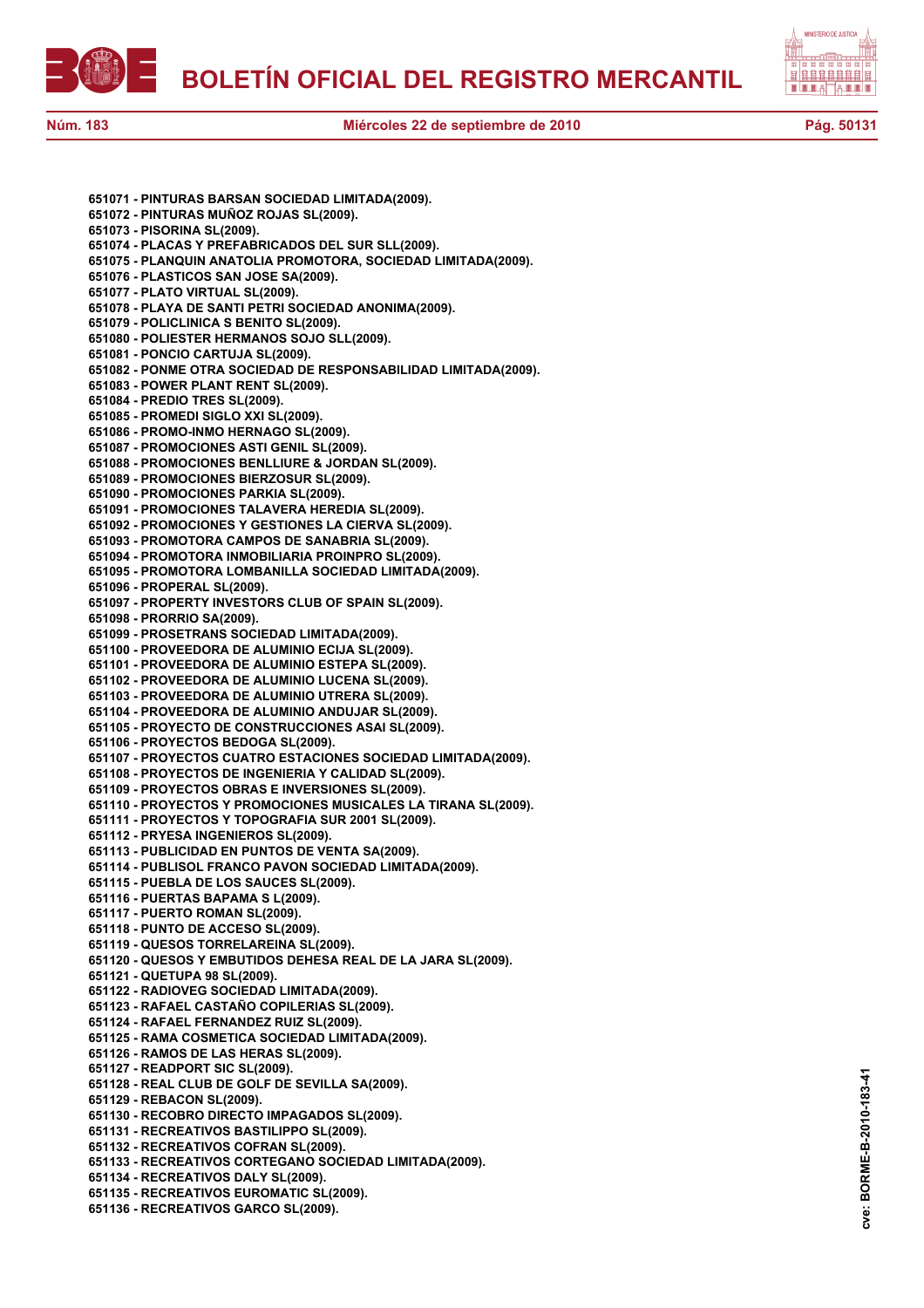



**651137 - RECREATIVOS JIMOLID SL(2009). 651138 - RECREATIVOS NIRVANA SL(2009). 651139 - RECREATIVOS ORTOCENTRA SOCIEDAD LIMITADA(2009). 651140 - RECURSOS DE SANCIONES ANDALUCIA SOCIEDAD LIMITADA(2009). 651141 - REGOLAS ANDRADE SL(2009). 651142 - REINOSO Y MILLAN SL(2009). 651143 - REINVENTAMOS EL COMERCIO, S.L.(2009). 651144 - RENIO OBRAS SL(2009). 651145 - REPARTO DE FRUTAS PARA SEVILLA SL(2009). 651146 - RESIDENCIAL EL ROMERAL SL(2009). 651147 - RESIMAYO SL(2009). 651148 - RESTAURADORES DESDE 2003 SOCIEDAD LIMITADA(2009). 651149 - RESTAURANTE LOS QUINTEROS SL(2009). 651150 - REVESTIMIENTOS CARDENAS E HIJOS SOCIEDAD LIMITADA(2009). 651151 - REVESTIMIENTOS Y ACABADOS HISPALIS SOCIEDAD LIMITADA(2009). 651152 - REVISUR LOGISTICA SL(2009). 651153 - REYVE DE BOMBAS PRAT SL(2009). 651154 - RINCON DE AURELIO SL(2009). 651155 - RIO ROALES Y RODRIGUEZ SL(2009). 651156 - RIVIERA REAL ESTATE 3000 SL(2009). 651157 - RO & COSBA SL(2009). 651158 - ROCODOFY SL(2009). 651159 - ROSA CUERVAS CREACIONES SL(2009). 651160 - ROSALINA BRENES SL(2009). 651161 - ROSI SL(2009). 651162 - ROSS LIMPIEZA INTEGRAL SOCIEDAD LIMITADA(2009). 651163 - ROSS MANAGER SOCIEDAD LIMITADA(2009). 651164 - ROTUDIS SL(2009). 651165 - RUBIALES DE CAÑADA ROSAL SL(2009). 651166 - RUBIO PLATA SL(2009). 651167 - SALON DE BELLEZA HEBRON SL(2009). 651168 - SALONES ARRAS SOCIEDAD LIMITADA(2009). 651169 - SAM 2010 SL(2009). 651170 - SAMO SA(2009). 651171 - SAN INOXIDABLE, SLL(2009). 651172 - SANCHEXPOGAR SL(2009). 651173 - SANCHEZ SANCHEZ JOSE ANTONIO 000214612F SLNE(2009). 651174 - SANCHEZ VEL SL(2009). 651175 - SANCHO PLAZA OBRAS Y PROYECTOS SL(2009). 651176 - SANCTI PETRI OIL SOCIEDAD ANONIMA(2009). 651177 - SAUCE PAN SL(2009). 651178 - SEGURA SL(2009). 651179 - SEGUROS SEVILLA SA(2009). 651180 - SEMILLERIA PICAZO SL(2009). 651181 - SERAUTOS GUISADO SL(2009). 651182 - SERINEM SEVILLA 2006 SL(2009). 651183 - SERKUSA SL(2009). 651184 - SERPROQUIM FOOD SL(2009). 651185 - SERRANO MORI SOCIEDAD ANONIMA(2009). 651186 - SERVA TOURS SL AGENCIA DE VIAJES(2009). 651187 - SERVICIOS AGROFORESTALES GESTINDER SL(2009). 651188 - SERVICIOS CENTRALIZADOS SOCIEDAD LIMITADA SERVICENTRO(2009). 651189 - SERVICIOS GENERALES TAURINOS PEÑA CRUZ SL(2009). 651190 - SERVICIOS INTEGRALES DE FINCAS DE ANDALUCIA SL(2009). 651191 - SERVIPOLARIS SOCIEDAD LIMITADA(2009). 651192 - SET UP & DEVELOP SOCIEDAD LIMITADA(2009). 651193 - SEVIDART MAQUINAS DARDOS SOCIEDAD LIMITADA(2009). 651194 - SEVILLA DE FIESTA SL(2009). 651195 - SEVILLANA DE ARMARIOS SOCIEDAD LIMITADA(2009). 651196 - SEVINFOR SL(2009). 651197 - SGL TECHNOLOGY SL(2009). 651198 - SHADO SEGURIDAD SL(2009). 651199 - SIMOSA SERVICIOS INTEGRALES DE MANTENIMIENTO Y OPERACION, SA(2009). 651200 - SINGLARAD SOCIEDAD LIMITADA(2009). 651201 - SINOPTICOS J. SOLIS SL(2009). 651202 - SISTEMAS PLANOS SL(2009).**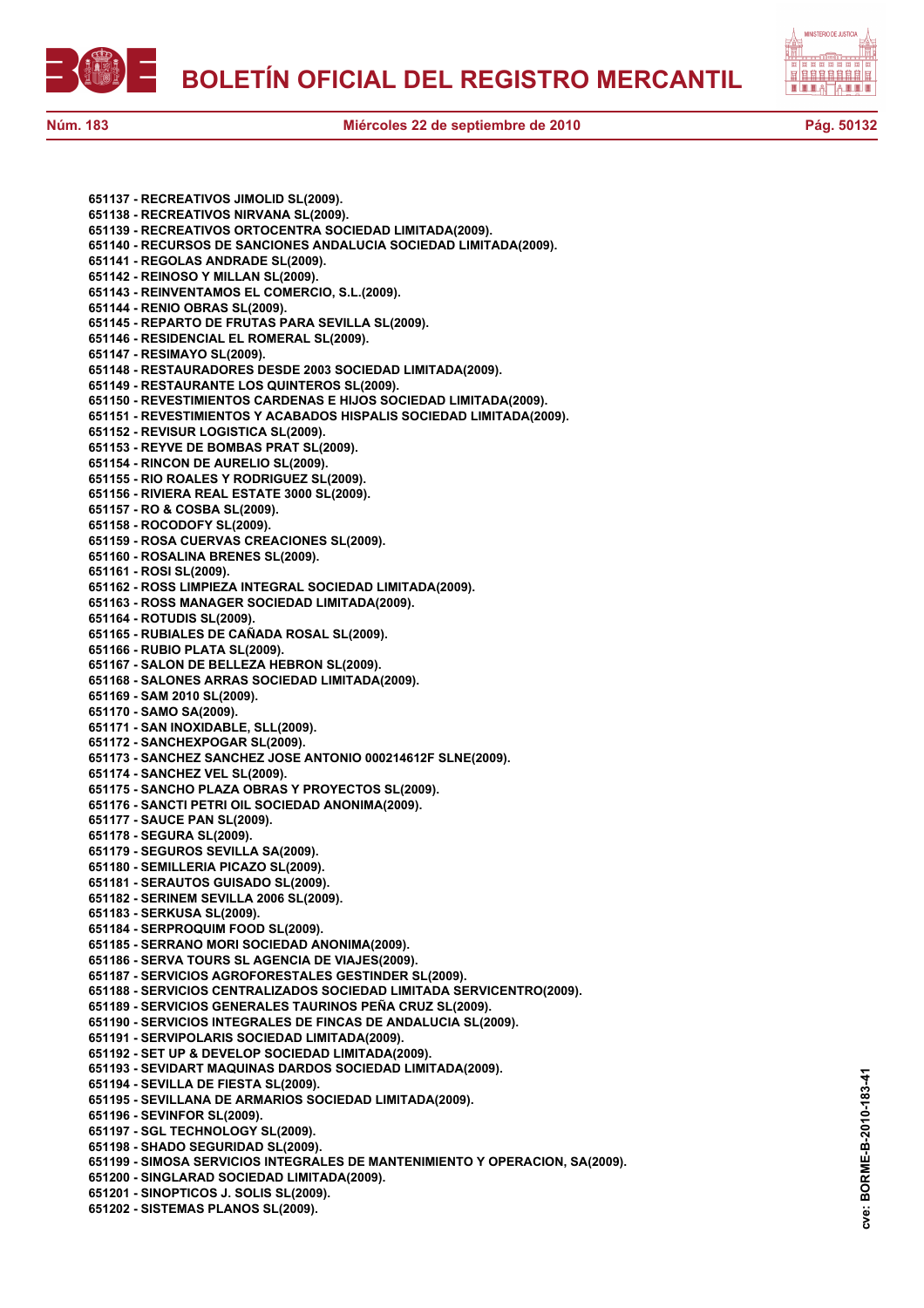



**651203 - SISTEMAS Y SOLUCIONES DE INTERIOR SL(2009). 651204 - SITIO DE VALENCINA SL(2009). 651205 - SOCIEDAD ALIMENTARIA LOPEZ CHAVES, SOCIEDAD LIMITADA(2009). 651206 - SOCIEGUIA SL(2009). 651207 - SOL Y GESTION DEL SUR SL(2009). 651208 - SOLIUM CAPITAL SOCIEDAD LIMITADA(2009). 651209 - SOLUCIONES DE AUTOMATIZACION Y PROGRAMACION SOCIEDAD LIMITADA(2009). 651210 - SONDEOS Y EXCAVACIONES DEL SUR SOCIEDAD LIMITADA(2009). 651211 - SORAVITO SOCIEDAD DE RESPONSABILIDAD LIMITADA(2009). 651212 - SOREBROC 1996 SL(2009). 651213 - SOTOSPORT SOTOGRANDE SOCIEDAD LIMITADA(2009). 651214 - SP DUBAI BUSINESS & INVESTMENTS SOCIEDAD LIMITADA(2009). 651215 - STERNBLAU SL(2009). 651216 - STOCK FRUIT SL(2009). 651217 - SUFONSUR SL(2009). 651218 - SUMINISTROS ANDALUCES DE PAPELERIA SL(2009). 651219 - SUMINISTROS REIFER SL(2009). 651220 - SUPRA DESARROLLO INMOBILIARIO SOCIEDAD ANONIMA(2009). 651221 - SUPROSAN SOCIEDAD LIMITADA(2009). 651222 - SUR ELECTRICAS INTEGRADAS SL(2009). 651223 - SUREDHER SL(2009). 651224 - SURF PLANET SL(2009). 651225 - T.L. COPIERS SL(2009). 651226 - TAIN PLAS SL(2009). 651227 - TALLERES ARUNCI SL(2009). 651228 - TALLERES CARRETO DE M O P SL(2009). 651229 - TALLERES MANUEL BARRERO SL(2009). 651230 - TAPIZADOS ARTESOL SLL(2009). 651231 - TAPIZADOS SOLIS SL(2009). 651232 - TARTESSO 2000 SL(2009). 651233 - TASTE OF ANDALUCIA SL(2009). 651234 - TAURINA ILITURGI SL(2009). 651235 - TAVIRA 2000 SL(2009). 651236 - TECNICA DE PROMOCIONES ECIJANAS SL(2009). 651237 - TECNICA SEVILLANA DE LA VENTANA Y EL COMPACTO SL(2009). 651238 - TECNICAS PROFESIONALES DE VENTA SL(2009). 651239 - TECNICOS DE COOPERATIVAS SOCIEDAD LIMITADA(2009). 651240 - TECNOFIRE PROYECTOS E INSTALACIONES SL(2009). 651241 - TECNOGOLLI SOCIEDAD LIMITADA(2009). 651242 - TECOFE INVERSIONES INMOBILIARIAS SL(2009). 651243 - TEION SL(2009). 651244 - TEJERA Y OLIVARES SOCIEDAD ANONIMA(2009). 651245 - TELEMOVIL PRIOR SL(2009). 651246 - TELETEACHER SL(2009). 651247 - TELOBORDO BORDADOS INDUSTRIALES, SL(2009). 651248 - TEXIMBOR SL(2009). 651249 - TIENDA FREAK OCIO SL(2009). 651250 - TIMPA SL(2009). 651251 - TIRO DE TRES SL(2009). 651252 - TIVADMI PROMOTORA SOCIEDAD LIMITADA(2009). 651253 - TOPYCAD SOCIEDAD LIMITADA(2009). 651254 - TORRES ELECTRICAS GUADAIRA SL(2009). 651255 - TRACOMASA SL(2009). 651256 - TRADE, PROMOTION & VENDING SL(2009). 651257 - TRANSACCIONES UNIVERSALES DE OPERACIONES RECIPROCAS SOCIEDAD LIMITADA(2009). 651258 - TRANSPORTES ANTONIO PEREZ GORDILLO SL(2009). 651259 - TRANSPORTES BAZAROT E HIJOS SL(2009). 651260 - TRANSPORTES BERNAL SANCHEZ YERGA SL(2009). 651261 - TRANSPORTES ESPECIALES CARRASCOSA E HIJOS SL(2009). 651262 - TRANSPORTES PEPE Y RAFAEL SL(2009). 651263 - TRANSPORTES PONCE VERDEJO SL(2009). 651264 - TRANSPORTES RUVE E HIJOS SL(2009). 651265 - TRANSPORTES TEJADA REYES SL(2009). 651266 - TRANSPORTES VAZQUEZ MORENO 180 SL(2009). 651267 - TRANSPORTES Y ACEITES CARMONA SL(2009). 651268 - TRANSPORTES Y SERVICIOS SILVA DONAIRE SL(2009).**